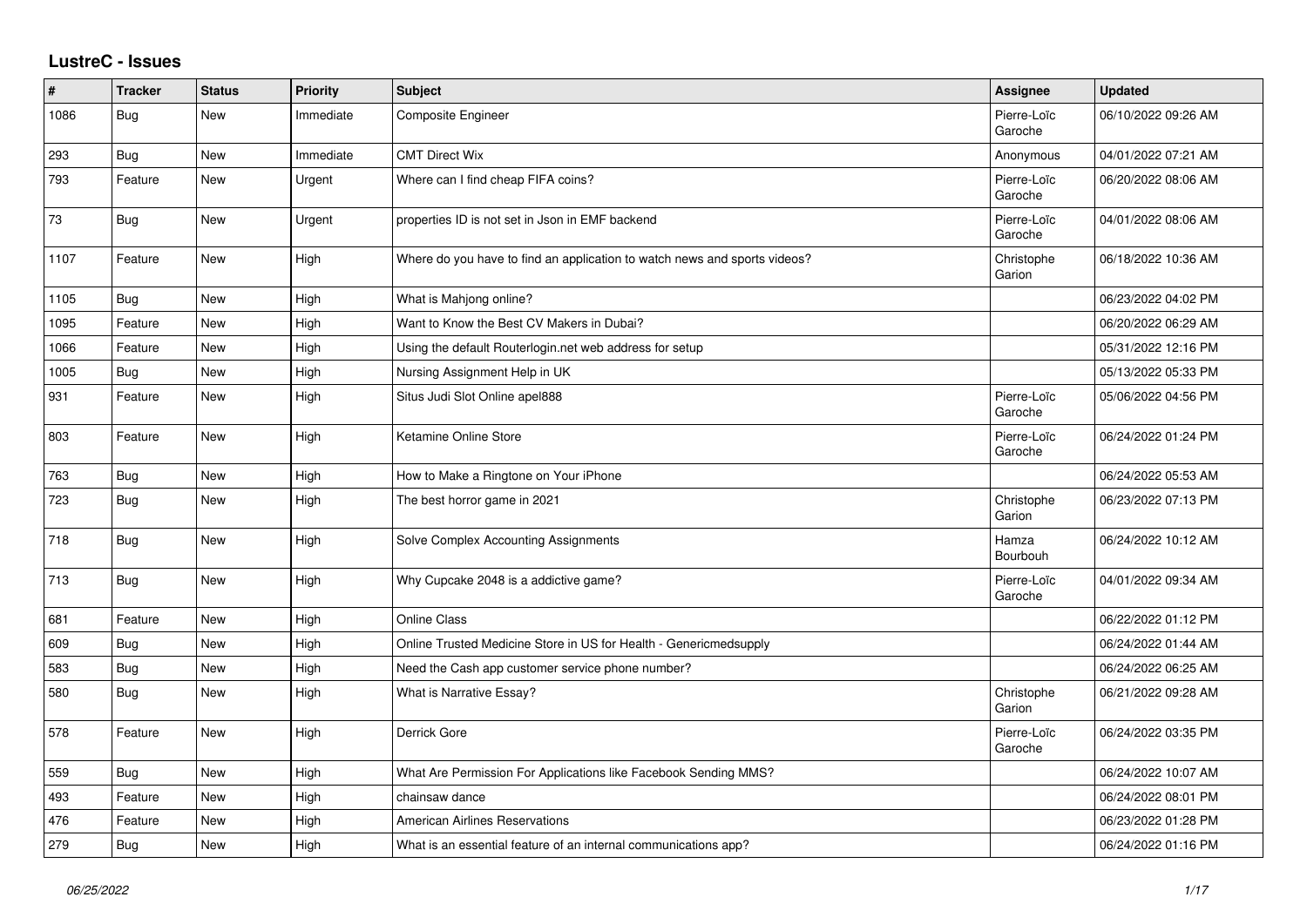| #    | <b>Tracker</b> | <b>Status</b> | <b>Priority</b> | <b>Subject</b>                                                                                                                                           | <b>Assignee</b>        | <b>Updated</b>      |
|------|----------------|---------------|-----------------|----------------------------------------------------------------------------------------------------------------------------------------------------------|------------------------|---------------------|
| 273  | <b>Bug</b>     | New           | High            | assignment help online                                                                                                                                   |                        | 04/01/2022 08:17 AM |
| 216  | Feature        | New           | High            | Barry Keoghan                                                                                                                                            | Pierre-Loïc<br>Garoche | 06/24/2022 05:04 AM |
| 152  | Bug            | New           | High            | professional bridal makeup artist                                                                                                                        | Christophe<br>Garion   | 04/01/2022 08:01 AM |
| 96   | Bug            | Resolved      | High            | Lustrec installation failed                                                                                                                              | Pierre-Loïc<br>Garoche | 04/01/2022 08:11 AM |
| 92   | <b>Bug</b>     | New           | High            | expression should have been normalized in EMF backend                                                                                                    | Pierre-Loïc<br>Garoche | 06/25/2022 01:51 AM |
| 1125 | <b>Bug</b>     | New           | Normal          | What is Wordscapes?                                                                                                                                      |                        | 06/24/2022 09:05 AM |
| 1124 | Bug            | New           | Normal          | Cookie clicker unblocked                                                                                                                                 |                        | 06/24/2022 05:14 AM |
| 1123 | <b>Bug</b>     | New           | Normal          | Where To Watch FIFA World Cup 2022                                                                                                                       |                        | 06/24/2022 03:51 AM |
| 1122 | Bug            | New           | Normal          | Count the number of words on the Microsoft Word application in the phone                                                                                 |                        | 06/23/2022 04:19 AM |
| 1121 | <b>Bug</b>     | New           | Normal          | LustreC do not run                                                                                                                                       |                        | 06/22/2022 08:43 AM |
| 1120 | Bug            | New           | Normal          | Summary of 5 best coloring apps on phones                                                                                                                |                        | 06/21/2022 10:24 AM |
| 1119 | Bug            | New           | Normal          | Klondike Solitaire                                                                                                                                       |                        | 06/21/2022 08:25 AM |
| 1118 | <b>Bug</b>     | New           | Normal          | Gameplay Minecraft                                                                                                                                       |                        | 06/21/2022 06:33 AM |
| 1117 | Bug            | New           | Normal          | Equal Words - Word search game for PC and Windows Phone                                                                                                  |                        | 06/21/2022 05:38 AM |
| 1116 | <b>Bug</b>     | New           | Normal          | ipTV smarts pro                                                                                                                                          |                        | 06/21/2022 06:09 AM |
| 1115 | Bug            | New           | Normal          | How to access your saved favorite Tiktok                                                                                                                 |                        | 06/20/2022 01:07 PM |
| 1114 | <b>Bug</b>     | New           | Normal          | To control the car, all you must do is click to go left or right and release the button to go straight.                                                  |                        | 06/20/2022 12:11 PM |
| 1113 | <b>Bug</b>     | New           | Normal          | Press the button to control your car                                                                                                                     |                        | 06/20/2022 12:09 PM |
| 1112 | Bug            | New           | Normal          | What Cash App Policy Says If Random Person Sent Me Money On Cash App?                                                                                    |                        | 06/20/2022 07:48 AM |
| 1111 | Bug            | New           | Normal          | LOLBeans is a fun battle royale game where you race with other players while avoiding obstacles. Reach<br>the end of the course in competitive gameplay! |                        | 06/20/2022 06:39 AM |
| 1110 | <b>Bug</b>     | New           | Normal          | Six Guns Mod Apk Answers Your Questions                                                                                                                  | Pierre-Loïc<br>Garoche | 06/20/2022 04:42 AM |
| 1109 | Feature        | New           | Normal          | Six Guns Mod Apk Answers Your Questions                                                                                                                  | Christophe<br>Garion   | 06/20/2022 04:39 AM |
| 1108 | <b>Bug</b>     | New           | Normal          | Six Guns Mod Apk Answers Your Questions                                                                                                                  |                        | 06/20/2022 04:37 AM |
| 1106 | <b>Bug</b>     | New           | Normal          | How Do I Get Cash App ++ Without Confronting Any Technical Glitches?                                                                                     |                        | 06/17/2022 02:20 PM |
| 1104 | Bug            | New           | Normal          | Idle game fix bug                                                                                                                                        |                        | 06/17/2022 04:35 AM |
| 1103 | Bug            | New           | Normal          | Idle game fix bug                                                                                                                                        |                        | 06/21/2022 09:30 AM |
| 1102 | Bug            | New           | Normal          | Charlottesville Travel Guide?                                                                                                                            |                        | 06/24/2022 10:10 AM |
| 1101 | <b>Bug</b>     | New           | Normal          | How to Delete Cash App History at once?                                                                                                                  |                        | 06/16/2022 06:49 AM |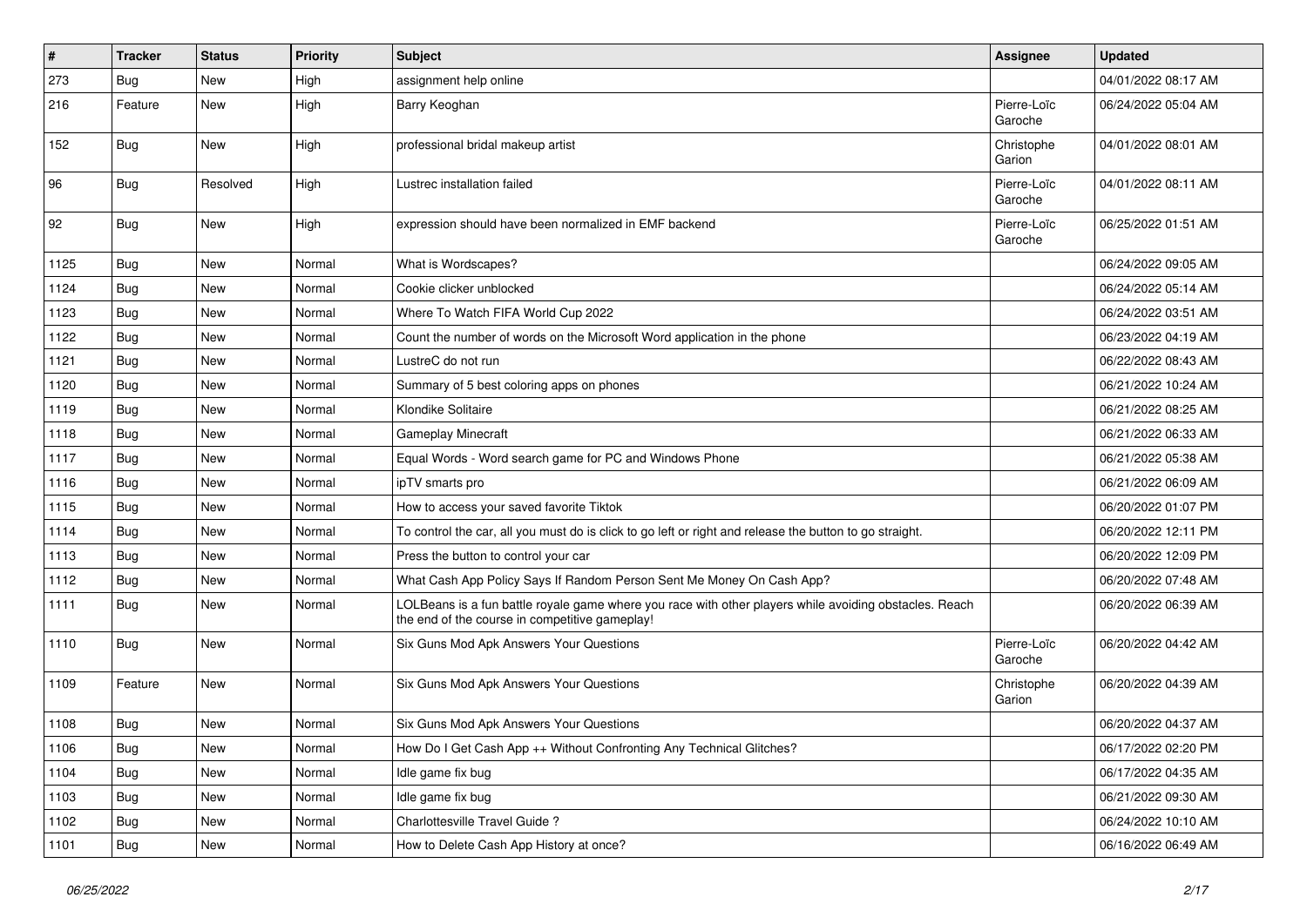| $\pmb{\#}$ | <b>Tracker</b> | <b>Status</b> | <b>Priority</b> | <b>Subject</b>                                              | Assignee               | <b>Updated</b>      |
|------------|----------------|---------------|-----------------|-------------------------------------------------------------|------------------------|---------------------|
| 1099       | Feature        | New           | Normal          | Whatsapp Plus - A New Way Of Communicating                  |                        | 06/15/2022 10:48 AM |
| 1098       | <b>Bug</b>     | New           | Normal          | Life of a Fisherman                                         |                        | 06/15/2022 08:10 AM |
| 1097       | <b>Bug</b>     | New           | Normal          | Race and experience new life.                               |                        | 06/21/2022 09:35 AM |
| 1096       | <b>Bug</b>     | New           | Normal          | Race and experience new life.                               |                        | 06/15/2022 04:45 AM |
| 1094       | <b>Bug</b>     | New           | Normal          | What time does direct deposit hit Cash App?                 |                        | 06/14/2022 03:27 PM |
| 1093       | Bug            | New           | Normal          | Uniswap Exchange                                            | Christophe<br>Garion   | 06/14/2022 11:55 AM |
| 1092       | Bug            | New           | Normal          | Ellison Estate Vineyard                                     |                        | 06/20/2022 12:03 PM |
| 1091       | Bug            | New           | Normal          | Find family fun indoors and outdoors in the Jungfrau Region |                        | 06/14/2022 09:33 AM |
| 1090       | Bug            | New           | Normal          | Pay Someone To Do My Assignment                             |                        | 06/11/2022 03:15 PM |
| 1089       | Bug            | New           | Normal          | Pay Someone To Do My Assignment                             |                        | 06/15/2022 04:44 AM |
| 1088       | <b>Bug</b>     | New           | Normal          | Health And Fitness Tips 2022                                | Pierre-Loïc<br>Garoche | 06/20/2022 06:42 AM |
| 1087       | Bug            | New           | Normal          | How do new writers start out?                               |                        | 06/10/2022 03:25 PM |
| 1085       | Feature        | New           | Normal          | dcvghdcc asgdvgd dveduqwv ajdhvwd                           |                        | 06/09/2022 03:46 PM |
| 1084       | Bug            | New           | Normal          | <b>Trippie Redd</b>                                         |                        | 06/11/2022 09:05 AM |
| 1083       | Bug            | New           | Normal          | coin base review                                            |                        | 06/11/2022 09:13 AM |
| 1082       | <b>Bug</b>     | New           | Normal          | Reset chime bank password without phone number              |                        | 06/15/2022 11:56 AM |
| 1081       | Feature        | New           | Normal          | drift boss- the best driftitng game                         |                        | 06/15/2022 05:56 AM |
| 1080       | <b>Bug</b>     | New           | Normal          | How to use Math Wallet   Nexo wallet   CoinTiger Exchange   |                        | 06/15/2022 11:56 AM |
| 1079       | Bug            | New           | Normal          | How to get cheap psychology assignment?                     |                        | 06/15/2022 06:00 AM |
| 1078       | <b>Bug</b>     | New           | Normal          | What Bank Is Cash App On Plaid? Find Clarity And Assistance |                        | 06/15/2022 11:56 AM |
| 1077       | Bug            | New           | Normal          | Les excellentes façons d'utiliser ces images                |                        | 06/25/2022 02:44 AM |
| 1076       | Bug            | New           | Normal          | DedicatedHosting4u                                          |                        | 06/11/2022 09:15 AM |
| 1074       | <b>Bug</b>     | New           | Normal          | Dissertation writing help at economical rates!              | Christophe<br>Garion   | 06/06/2022 04:48 PM |
| 1073       | Bug            | New           | Normal          | Cricut Design Space                                         |                        | 06/07/2022 09:34 PM |
| 1072       | <b>Bug</b>     | New           | Normal          | ij.start canon                                              |                        | 06/21/2022 06:56 PM |
| 1071       | Bug            | New           | Normal          | Cinema HD Review - Cinemahdv2.net                           |                        | 06/21/2022 06:54 PM |
| 1070       | Feature        | New           | Normal          | <b>Tableau Consulting Expertise</b>                         |                        | 06/09/2022 11:50 AM |
| 1069       | Bug            | New           | Normal          | how to get cash app support phone number 24*7 available     |                        | 06/21/2022 08:36 PM |
| 1068       | Bug            | New           | Normal          | 123.hp.com/laserjet                                         |                        | 05/31/2022 12:22 PM |
| 1067       | Bug            | New           | Normal          | Cricut.com/setup                                            |                        | 05/31/2022 12:19 PM |
| 1065       | Bug            | New           | Normal          | The top foreign language training game in 2022              |                        | 06/07/2022 04:05 AM |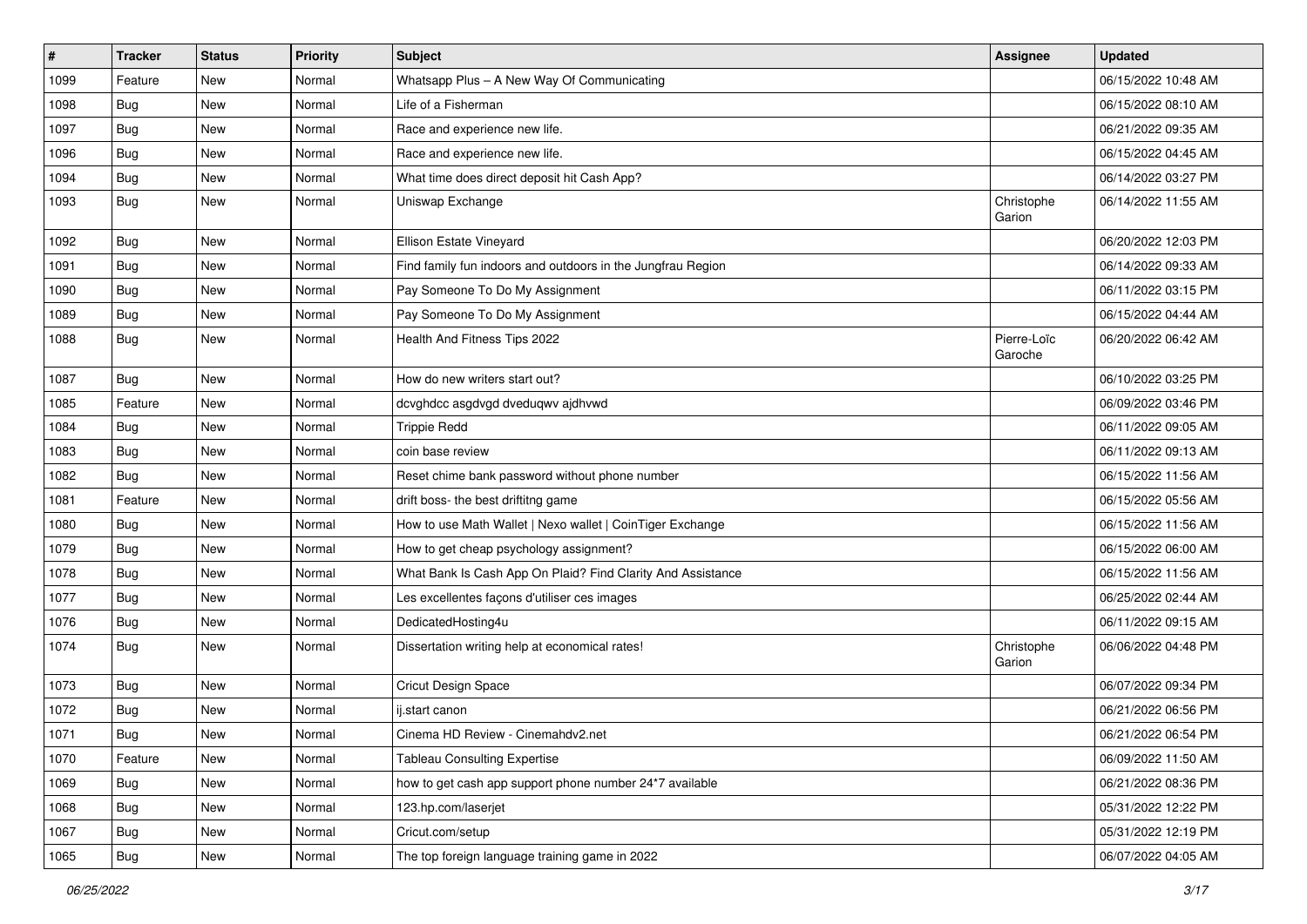| $\pmb{\#}$ | <b>Tracker</b> | <b>Status</b> | <b>Priority</b> | <b>Subject</b>                                                           | Assignee               | <b>Updated</b>      |
|------------|----------------|---------------|-----------------|--------------------------------------------------------------------------|------------------------|---------------------|
| 1064       | <b>Bug</b>     | New           | Normal          | How to delete Cash App history?                                          | Pierre-Loïc<br>Garoche | 06/11/2022 10:29 AM |
| 1063       | Bug            | New           | Normal          | 123.hp.com/laserjet                                                      |                        | 05/28/2022 12:27 PM |
| 1062       | Bug            | New           | Normal          | Cricut.com/setup                                                         |                        | 05/28/2022 12:26 PM |
| 1061       | Bug            | New           | Normal          | Cricut.com/setup                                                         |                        | 05/28/2022 12:24 PM |
| 1060       | <b>Bug</b>     | New           | Normal          | How to Use Panda Helper to Speed Up Your iOS                             |                        | 05/28/2022 09:12 AM |
| 1059       | <b>Bug</b>     | New           | Normal          | 123.hp.com/laserjet                                                      |                        | 05/28/2022 08:29 AM |
| 1058       | <b>Bug</b>     | New           | Normal          | Cricut.com/setup                                                         |                        | 05/28/2022 08:28 AM |
| 1057       | Bug            | New           | Normal          | <b>CCPlay Education Edition APK</b>                                      |                        | 06/07/2022 04:07 AM |
| 1056       | Feature        | New           | Normal          | Online Class Issues                                                      |                        | 05/28/2022 12:44 AM |
| 1055       | Bug            | New           | Normal          | seo apk                                                                  | Pierre-Loïc<br>Garoche | 05/27/2022 06:23 AM |
| 1054       | <b>Bug</b>     | New           | Normal          | Apkmodule                                                                | Pierre-Loïc<br>Garoche | 05/26/2022 03:37 PM |
| 1053       | <b>Bug</b>     | New           | Normal          | Game Geometry Dash                                                       |                        | 05/26/2022 11:30 AM |
| 1052       | Bug            | New           | Normal          | Build Now GG is a new battle royale game.                                |                        | 05/26/2022 04:24 AM |
| 1051       | Bug            | New           | Normal          | Dental Supplies USA                                                      |                        | 06/11/2022 09:20 PM |
| 1050       | Feature        | New           | Normal          | Best Smart Phone Repair in Delhi                                         |                        | 05/25/2022 10:33 AM |
| 1049       | Feature        | New           | Normal          | IT Software Company In Delhi                                             |                        | 05/27/2022 05:24 AM |
| 1048       | Bug            | New           | Normal          | So zeigen Sie ein Instagram-Profilbild an und vergrößern es              |                        | 05/25/2022 06:56 AM |
| 1047       | <b>Bug</b>     | New           | Normal          | Opensea                                                                  | Corentin<br>Lauverjat  | 05/24/2022 02:32 PM |
| 1046       | <b>Bug</b>     | New           | Normal          | 123.hp.com/laserjet                                                      |                        | 05/24/2022 10:46 AM |
| 1045       | Bug            | New           | Normal          | Cricut.com/setup                                                         |                        | 05/24/2022 10:45 AM |
| 1044       | Bug            | New           | Normal          | Can I Disapprove If Random Person Sent Me Money On Cash App?             |                        | 05/26/2022 03:51 PM |
| 1043       | Bug            | New           | Normal          | What Is The Right Way To Troubleshoot Cash App Transfer Failed Problems? |                        | 05/25/2022 01:16 PM |
| 1042       | Bug            | New           | Normal          | How to set up direct deposit on cash app?                                |                        | 05/25/2022 01:17 PM |
| 1041       | <b>Bug</b>     | New           | Normal          | Count words in Word on the computer                                      |                        | 05/27/2022 02:16 PM |
| 1040       | Bug            | New           | Normal          | thabet                                                                   |                        | 05/19/2022 08:05 PM |
| 1039       | <b>Bug</b>     | New           | Normal          | How to Get Tickmill Bonuses for Free                                     |                        | 05/26/2022 05:43 PM |
| 1038       | Bug            | New           | Normal          | How to Fix Canon Printer Offline ISsue                                   | Pierre-Loïc<br>Garoche | 05/27/2022 05:25 AM |
| 1037       | Feature        | New           | Normal          | 1p lsd                                                                   | Christophe<br>Garion   | 05/19/2022 05:25 AM |
| 1036       | Bug            | New           | Normal          | <b>VPS Material</b>                                                      |                        | 05/18/2022 09:34 PM |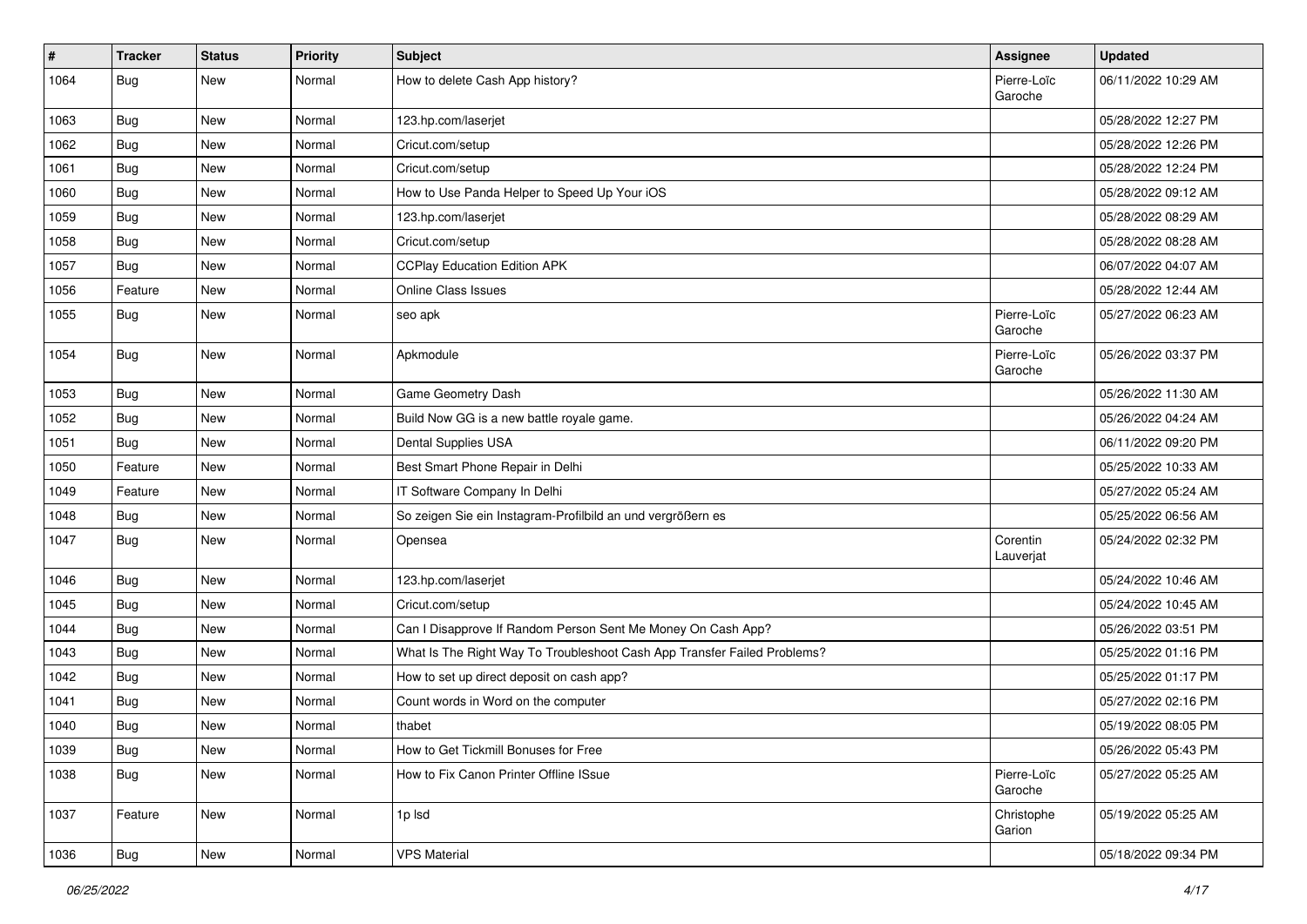| $\#$ | <b>Tracker</b> | <b>Status</b> | <b>Priority</b> | <b>Subject</b>                                                                | <b>Assignee</b>        | <b>Updated</b>      |
|------|----------------|---------------|-----------------|-------------------------------------------------------------------------------|------------------------|---------------------|
| 1035 | <b>Bug</b>     | New           | Normal          | how to relieve spam score                                                     | Pierre-Loïc<br>Garoche | 05/18/2022 11:39 AM |
| 1034 | Bug            | New           | Normal          | Download Teaching Feeling For Android                                         |                        | 05/20/2022 09:25 AM |
| 1033 | <b>Bug</b>     | New           | Normal          | The best slope 2 online games to play right now                               |                        | 05/17/2022 10:55 AM |
| 1032 | Bug            | New           | Normal          | How To Play The Wordle Game                                                   |                        | 05/17/2022 10:37 AM |
| 1031 | <b>Bug</b>     | New           | Normal          | <b>IAFT Traders Union</b>                                                     |                        | 05/16/2022 03:14 PM |
| 1030 | <b>Bug</b>     | New           | Normal          | <b>IAFT Traders Union</b>                                                     |                        | 05/16/2022 03:13 PM |
| 1029 | Bug            | New           | Normal          | 5 Reasons Why People Love Coloring Pages?                                     |                        | 05/16/2022 11:53 AM |
| 1028 | Bug            | New           | Normal          | The Best Free Online Game to Play with Friends                                |                        | 05/16/2022 05:00 AM |
| 1027 | Bug            | New           | Normal          | Word hurdle: Viral and Fun Online Game                                        |                        | 06/20/2022 01:36 PM |
| 1026 | Bug            | New           | Normal          | New Puzzle Game for All Age - Dordle                                          |                        | 05/30/2022 06:26 AM |
| 1025 | Bug            | New           | Normal          | how to change the logo in wordpress                                           |                        | 05/20/2022 06:00 AM |
| 1024 | <b>Bug</b>     | New           | Normal          | How to choose the right broker                                                |                        | 05/14/2022 10:31 AM |
| 1023 | Bug            | New           | Normal          | Questions That Are Typically Asked About Trap The Cat                         |                        | 05/14/2022 03:51 AM |
| 1022 | Bug            | New           | Normal          | 123.hp.com/laserjet                                                           |                        | 05/13/2022 01:25 PM |
| 1021 | <b>Bug</b>     | New           | Normal          | Cricut.com/setup                                                              |                        | 05/26/2022 12:21 AM |
| 1020 | Bug            | New           | Normal          | Cricut.com/setup                                                              |                        | 05/13/2022 11:14 AM |
| 1019 | Bug            | New           | Normal          | Cricut.com/setup                                                              |                        | 05/13/2022 11:13 AM |
| 1018 | Bug            | New           | Normal          | So erhalten Sie ein kostenloses Hörbuch                                       |                        | 06/24/2022 07:09 AM |
| 1017 | Feature        | New           | Normal          | fleeing the complex                                                           | Hamza<br>Bourbouh      | 05/13/2022 06:33 AM |
| 1016 | <b>Bug</b>     | New           | Normal          | Klondike Solitaire                                                            |                        | 05/12/2022 09:03 AM |
| 1015 | Bug            | New           | Normal          | Is it possible to send books for free?                                        |                        | 05/11/2022 04:05 PM |
| 1014 | <b>Bug</b>     | New           | Normal          | how to get chime routing and account number ? chime routing number florida    |                        | 05/11/2022 12:42 PM |
| 1013 | <b>Bug</b>     | New           | Normal          | ij.start canon                                                                |                        | 05/11/2022 11:31 AM |
| 1012 | Bug            | New           | Normal          | Cricut.com/setup                                                              |                        | 05/11/2022 11:30 AM |
| 1011 | <b>Bug</b>     | New           | Normal          | Summary of 10 best coloring apps on phones                                    |                        | 05/11/2022 10:58 AM |
| 1010 | <b>Bug</b>     | New           | Normal          | what are the requirements to borrow money from cash app ? cash app borrow app | Pierre-Loïc<br>Garoche | 05/11/2022 09:29 AM |
| 1009 | <b>Bug</b>     | New           | Normal          | How to change routing number on Cash App?                                     |                        | 05/11/2022 07:13 AM |
| 1008 | <b>Bug</b>     | New           | Normal          | Who was the first black woman to anchor a newscast?                           |                        | 05/10/2022 03:13 PM |
| 1007 | Bug            | New           | Normal          | "ij.start canon                                                               |                        | 05/18/2022 10:40 AM |
| 1006 | Bug            | New           | Normal          | Cricut.com/setup                                                              |                        | 05/10/2022 01:22 PM |
| 1004 | Bug            | New           | Normal          | you get to pinch and drag a man with a very flexible face                     |                        | 05/10/2022 10:59 AM |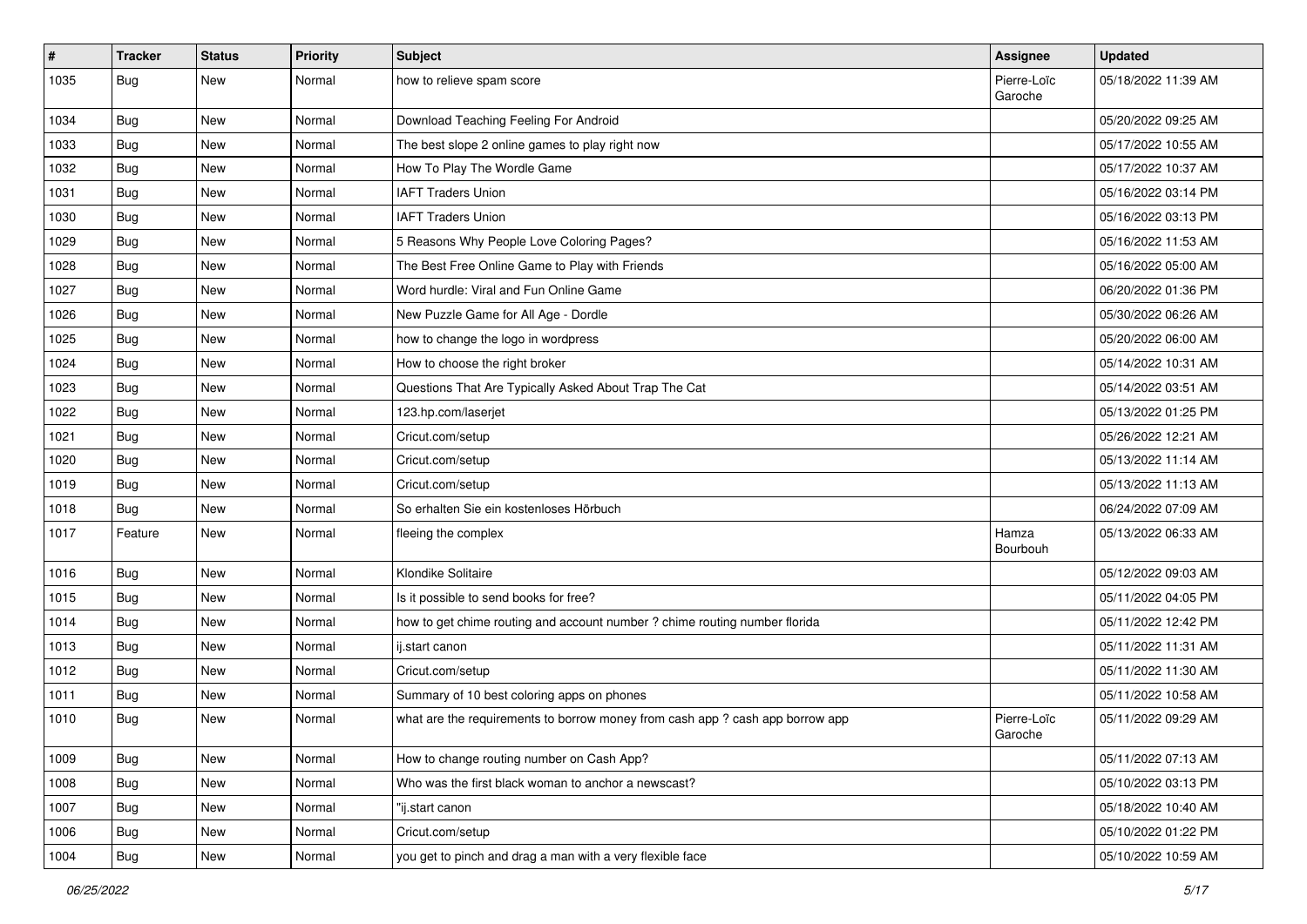| #    | <b>Tracker</b> | <b>Status</b> | <b>Priority</b> | <b>Subject</b>                                                  | <b>Assignee</b>        | <b>Updated</b>      |
|------|----------------|---------------|-----------------|-----------------------------------------------------------------|------------------------|---------------------|
| 1003 | <b>Bug</b>     | New           | Normal          | Drift F1 is a drifting car game inspired by F1's tracks.        | Pierre-Loïc<br>Garoche | 05/10/2022 10:52 AM |
| 1002 | <b>Bug</b>     | New           | Normal          | Chemistry Assignment Help                                       |                        | 06/04/2022 09:58 AM |
| 1001 | Bug            | New           | Normal          | Venmo Keep Saying Error?                                        |                        | 06/16/2022 02:11 PM |
| 1000 | <b>Bug</b>     | New           | Normal          | Super easy way to zoom photos and upload to Instagram           | Christophe<br>Garion   | 05/07/2022 11:06 AM |
| 999  | Bug            | New           | Normal          | Is there a way to find Google Feud answers?                     |                        | 05/07/2022 08:58 AM |
| 998  | <b>Bug</b>     | New           | Normal          | Is It Hard to Solve Wordle An                                   |                        | 05/13/2022 06:39 PM |
| 997  | <b>Bug</b>     | New           | Normal          | 123.hp.com/laserjet                                             |                        | 05/06/2022 05:33 AM |
| 996  | Bug            | New           | Normal          | Cricut.com/setup                                                |                        | 05/06/2022 05:32 AM |
| 995  | Feature        | New           | Normal          | "ij.start canon                                                 |                        | 06/14/2022 03:27 PM |
| 994  | Feature        | New           | Normal          | Cricut.com/setup                                                |                        | 05/05/2022 06:02 AM |
| 993  | Bug            | New           | Normal          | IO Games Free Online                                            |                        | 05/04/2022 10:35 AM |
| 992  | <b>Bug</b>     | New           | Normal          | So vergrößern Sie Ihr Instagram-Profilbild                      |                        | 05/04/2022 08:46 AM |
| 991  | Bug            | New           | Normal          | <b>MDMA MOLLY</b>                                               |                        | 05/03/2022 12:03 AM |
| 990  | <b>Bug</b>     | New           | Normal          | Mushrooms                                                       |                        | 05/03/2022 12:02 AM |
| 989  | Bug            | New           | Normal          | Barewoods Wax Cigar                                             |                        | 06/14/2022 08:06 PM |
| 988  | <b>Bug</b>     | New           | Normal          | <b>Medicinal Mushrooms</b>                                      |                        | 05/06/2022 06:06 AM |
| 987  | <b>Bug</b>     | New           | Normal          | <b>Medicinal Mushrooms</b>                                      |                        | 05/02/2022 11:59 PM |
| 986  | <b>Bug</b>     | New           | Normal          | dbhdsvbhdf                                                      | Christophe<br>Garion   | 05/01/2022 09:10 AM |
| 985  | Bug            | New           | Normal          | Find out the vitality of Facebook Phone Number:                 |                        | 05/06/2022 06:34 AM |
| 984  | Bug            | New           | Normal          | How to disable, permanently delete Twitter account on phone, PC |                        | 05/09/2022 04:42 PM |
| 983  | <b>Bug</b>     | New           | Normal          | Finding issue in tekken 3 game?                                 |                        | 05/28/2022 02:34 PM |
| 982  | Bug            | New           | Normal          | Five sites that let you download free scenarios for your iPhone |                        | 05/07/2022 09:34 PM |
| 981  | Bug            | New           | Normal          | VidMate Mod APK                                                 |                        | 05/06/2022 09:22 AM |
| 980  | <b>Bug</b>     | New           | Normal          | Free Gas Cards for the Unemployed                               |                        | 04/28/2022 06:25 AM |
| 979  | <b>Bug</b>     | New           | Normal          | Free Gas Cards for the Unemployed                               |                        | 04/28/2022 06:18 AM |
| 978  | Bug            | New           | Normal          | Delamore Lodge is a place to stay.                              |                        | 04/27/2022 11:41 AM |
| 977  | Bug            | New           | Normal          | Fans of the Old Country will like this book.                    |                        | 04/27/2022 11:14 AM |
| 976  | <b>Bug</b>     | New           | Normal          | How to delete the cash app account history right now?           | Hamza<br>Bourbouh      | 04/27/2022 09:47 AM |
| 975  | <b>Bug</b>     | New           | Normal          | Payback 2 Mod APK                                               |                        | 05/05/2022 10:56 AM |
| 974  | <b>Bug</b>     | New           | Normal          | Watch NCAA Football Live Streaming Free                         |                        | 05/06/2022 08:16 AM |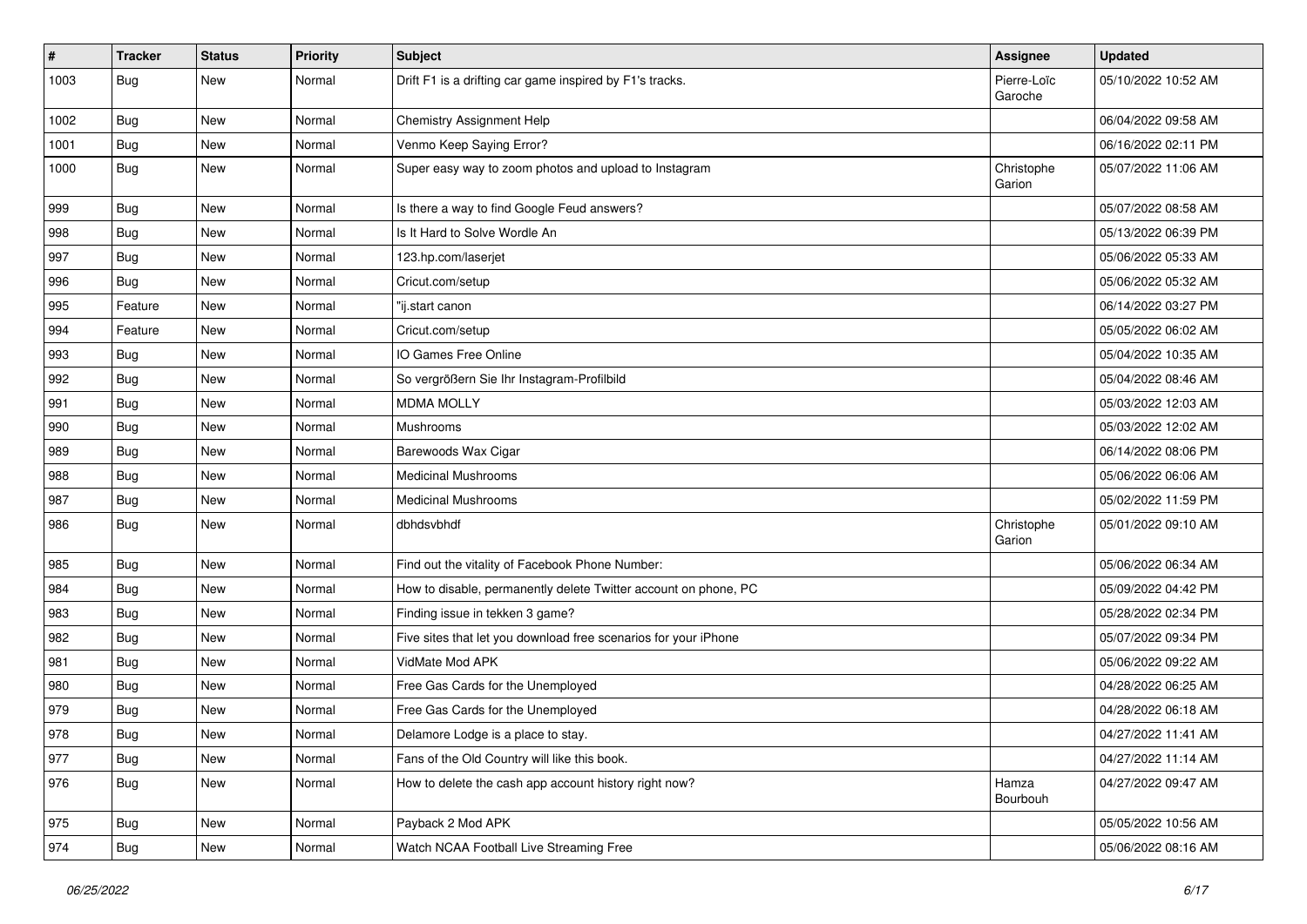| $\pmb{\#}$ | <b>Tracker</b> | <b>Status</b> | <b>Priority</b> | <b>Subject</b>                                                                         | Assignee               | <b>Updated</b>      |
|------------|----------------|---------------|-----------------|----------------------------------------------------------------------------------------|------------------------|---------------------|
| 973        | Feature        | New           | Normal          | Free NFL Streaming Sites                                                               |                        | 05/10/2022 10:56 AM |
| 972        | <b>Bug</b>     | <b>New</b>    | Normal          | How To Borrow Money From The Cash App? Get To Know About The Same                      |                        | 04/25/2022 07:30 AM |
| 971        | Bug            | New           | Normal          | How Do I Check Balance On Cash App Card With Optimum Ease?                             |                        | 04/23/2022 08:43 PM |
| 970        | <b>Bug</b>     | New           | Normal          | The Amount Of Time Does Cash App Direct Deposit Time Take?                             |                        | 04/23/2022 08:33 AM |
| 969        | Bug            | <b>New</b>    | Normal          | Watch NCAA Football Live Match Free                                                    |                        | 04/23/2022 07:29 AM |
| 968        | Feature        | New           | Normal          | watch nfl online free live streaming                                                   |                        | 04/23/2022 07:28 AM |
| 967        | Feature        | New           | Normal          | stream live nfl games free online                                                      |                        | 04/28/2022 03:13 AM |
| 966        | <b>Bug</b>     | New           | Normal          | How to Download the Filmes                                                             |                        | 04/23/2022 04:04 AM |
| 965        | <b>Bug</b>     | <b>New</b>    | Normal          | Go with cash app customer service to know where I can load my cash app card            |                        | 04/22/2022 01:07 PM |
| 964        | <b>Bug</b>     | <b>New</b>    | Normal          | Can I Fix Cash App Transfer Failed Issues By Adding Sufficient Funds?                  |                        | 04/21/2022 10:23 AM |
| 963        | Feature        | New           | Normal          | Why I am not getting cool cash app card designs- call experts                          |                        | 06/15/2022 05:21 AM |
| 962        | Bug            | New           | Normal          | Kostenlose Hörbücher                                                                   |                        | 05/20/2022 08:56 AM |
| 961        | Bug            | <b>New</b>    | Normal          | TeaTv is an Android                                                                    |                        | 04/20/2022 11:01 AM |
| 960        | Feature        | New           | Normal          | Zooming Instagram Picture In Full HD                                                   | Pierre-Loïc<br>Garoche | 04/20/2022 10:36 AM |
| 959        | Bug            | New           | Normal          | Get connected with cash app team-How to get money off cash app at walmart without card |                        | 04/20/2022 08:18 AM |
| 958        | Bug            | New           | Normal          | Avail Cash app support service to know Sutton bank cash app number                     |                        | 04/19/2022 12:02 PM |
| 957        | Bug            | <b>New</b>    | Normal          | From Where I Can Get Cheap Writing Services?                                           |                        | 04/20/2022 05:06 AM |
| 956        | Bug            | New           | Normal          | <b>FNF Free Mods Online</b>                                                            |                        | 04/18/2022 10:57 AM |
| 955        | Bug            | New           | Normal          | How Long Does Verification Take On Cash App If You Apply For The Verification?         | Christophe<br>Garion   | 04/18/2022 08:17 AM |
| 954        | Bug            | <b>New</b>    | Normal          | AZ Screen Recorder Mod                                                                 |                        | 04/20/2022 11:11 AM |
| 953        | Bug            | <b>New</b>    | Normal          | Manga Dogs - Read Your Favorite Comics on Your Smartphone                              |                        | 04/20/2022 05:25 AM |
| 952        | <b>Bug</b>     | New           | Normal          | Canon IJ Network Tool                                                                  |                        | 04/22/2022 04:13 AM |
| 951        | <b>Bug</b>     | New           | Normal          | Canon.com/ijsetup                                                                      |                        | 04/20/2022 10:18 AM |
| 950        | Bug            | <b>New</b>    | Normal          | ij.start canon                                                                         |                        | 05/07/2022 02:12 PM |
| 949        | <b>Bug</b>     | New           | Normal          | <b>Educational Games</b>                                                               |                        | 06/15/2022 09:11 PM |
| 948        | <b>Bug</b>     | New           | Normal          | Canon IJ Network Tool                                                                  |                        | 04/20/2022 11:53 AM |
| 947        | Bug            | New           | Normal          | is Disney Now and Disney Plus different?                                               |                        | 04/14/2022 09:53 AM |
| 946        | Bug            | New           | Normal          | What is Plex and Is Plex Legal?                                                        |                        | 04/20/2022 09:07 AM |
| 945        | Bug            | New           | Normal          | TikTok 18 Mod Apk For Your Android                                                     |                        | 04/13/2022 09:32 AM |
| 944        | Feature        | New           | Normal          | Canon.com/ijsetup                                                                      |                        | 04/16/2022 01:25 PM |
| 943        | Bug            | New           | Normal          | ij.start canon                                                                         |                        | 04/13/2022 08:52 AM |
| 942        | <b>Bug</b>     | New           | Normal          | Canon IJ Network Tool                                                                  |                        | 04/13/2022 08:45 AM |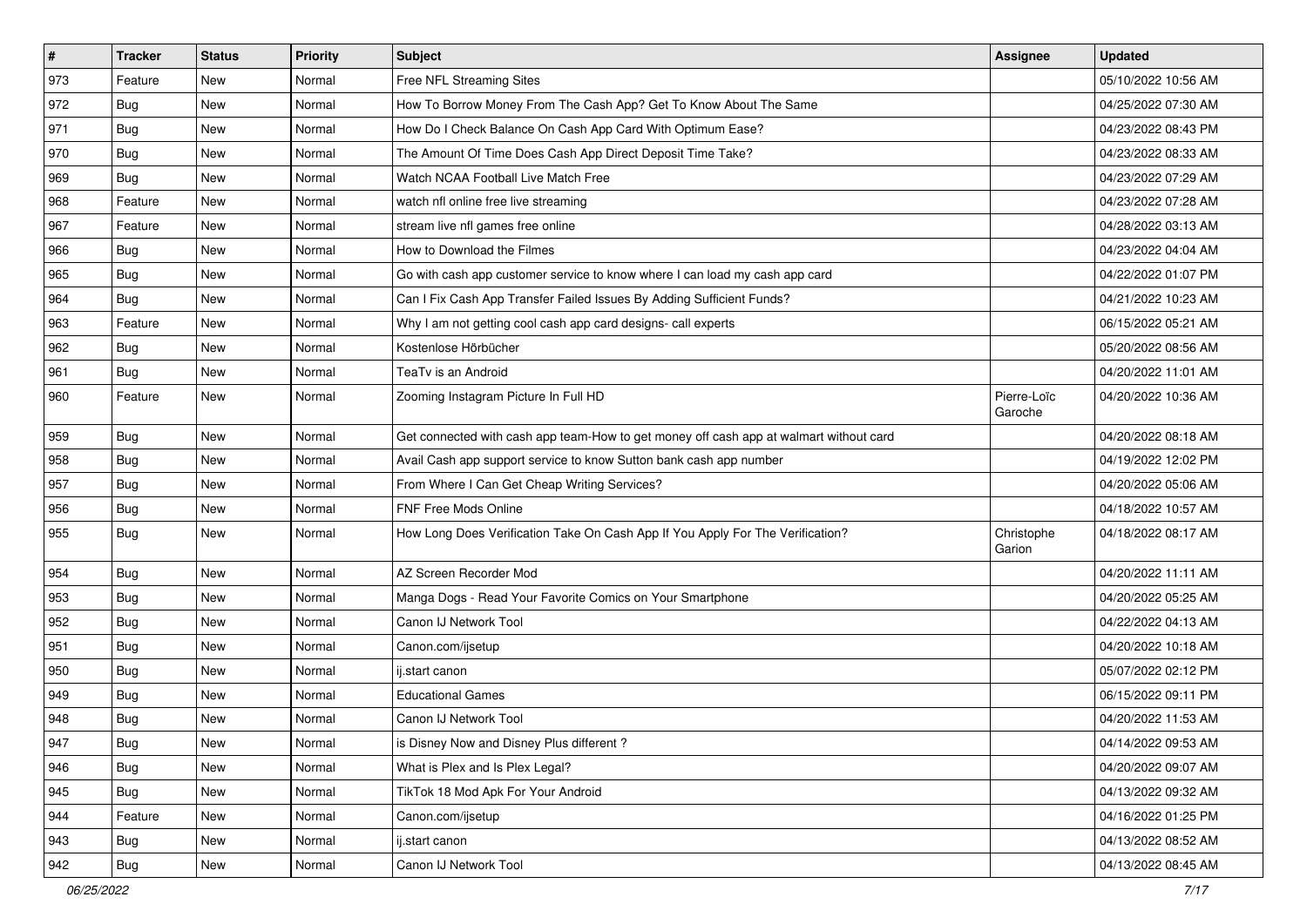| #   | <b>Tracker</b> | <b>Status</b> | <b>Priority</b> | <b>Subject</b>                                                                   | <b>Assignee</b>        | <b>Updated</b>      |
|-----|----------------|---------------|-----------------|----------------------------------------------------------------------------------|------------------------|---------------------|
| 941 | <b>Bug</b>     | New           | Normal          | is Disney Now and Disney Plus different?                                         |                        | 04/20/2022 10:19 AM |
| 940 | Bug            | New           | Normal          | What is Plex and Is Plex Legal?                                                  |                        | 04/20/2022 06:31 AM |
| 939 | Bug            | New           | Normal          | Ability to change sound notifications                                            | Christophe<br>Garion   | 05/11/2022 10:07 PM |
| 938 | Bug            | New           | Normal          | Would you like to have your own ringtone                                         | Christophe<br>Garion   | 04/22/2022 01:27 PM |
| 936 | <b>Bug</b>     | New           | Normal          | Avantages de l'extension AliTools pour faire du shopping sur Aliexpress          | Pierre-Loïc<br>Garoche | 04/12/2022 11:35 AM |
| 935 | Bug            | New           | Normal          | MovieBox Pro Apk - Watch Movies and TV Shows on Your Android Phone               |                        | 04/27/2022 05:56 PM |
| 934 | Bug            | <b>New</b>    | Normal          | MovieBox Pro Apk - Watch Movies and TV Shows on Your Android Phone               |                        | 05/10/2022 11:01 AM |
| 933 | <b>Bug</b>     | New           | Normal          | How Can I Watch Movies on My Mobile Phone                                        |                        | 06/24/2022 12:55 AM |
| 932 | <b>Bug</b>     | New           | Normal          | The best epic, long-playing PC games will consume days of your life.             |                        | 05/15/2022 07:44 PM |
| 930 | <b>Bug</b>     | New           | Normal          | The best free games online                                                       |                        | 04/12/2022 09:05 AM |
| 929 | Bug            | New           | Normal          | Canon IJ Network Tool                                                            |                        | 04/12/2022 08:32 AM |
| 928 | <b>Bug</b>     | New           | Normal          | How Does Sutton Bank Cash App Customer Service Help In Answering Your Questions? |                        | 04/12/2022 11:36 AM |
| 927 | Feature        | New           | Normal          | What Is The Right Way To Troubleshoot Cash App Transfer Failed Problems?         |                        | 04/12/2022 05:54 AM |
| 926 | <b>Bug</b>     | New           | Normal          | tavor 7                                                                          |                        | 06/22/2022 05:08 PM |
| 925 | Bug            | New           | Normal          | tavor 7                                                                          |                        | 06/15/2022 03:45 AM |
| 924 | Bug            | New           | Normal          | buy tec 9                                                                        |                        | 04/11/2022 02:54 PM |
| 923 | <b>Bug</b>     | New           | Normal          | frenchies for sale                                                               |                        | 04/11/2022 02:35 PM |
| 922 | <b>Bug</b>     | New           | Normal          | Why Is The Need For Assignment Writing Services?                                 |                        | 06/24/2022 11:14 PM |
| 921 | <b>Bug</b>     | New           | Normal          | Canon IJ Network Tool                                                            |                        | 04/11/2022 09:00 AM |
| 920 | Bug            | New           | Normal          | Where I Can Get Essay Writing Services?                                          |                        | 04/11/2022 08:35 AM |
| 919 | Feature        | New           | Normal          | How can I check my Cash App card balance by dialing a number?                    |                        | 04/10/2022 09:07 AM |
| 918 | <b>Bug</b>     | New           | Normal          | Antivirus for IOS                                                                |                        | 06/16/2022 10:36 PM |
| 917 | Bug            | New           | Normal          | Random Person Sent Me Money on Cash App-find solution?                           |                        | 04/09/2022 12:32 PM |
| 916 | <b>Bug</b>     | New           | Normal          | How long does it take to write a book?                                           |                        | 04/07/2022 12:15 PM |
| 915 | <b>Bug</b>     | New           | Normal          | Finance dissertation writing                                                     |                        | 04/07/2022 09:22 AM |
| 914 | Bug            | New           | Normal          | Wordle: how to play fashion games for free?                                      |                        | 04/07/2022 08:30 AM |
| 913 | <b>Bug</b>     | New           | Normal          | Canon IJ Network Tool                                                            |                        | 04/07/2022 06:21 AM |
| 912 | Bug            | New           | Normal          | Cuphead Mobile Game Review                                                       |                        | 06/09/2022 10:14 AM |
| 911 | <b>Bug</b>     | New           | Normal          | Aluminum Windows & Doors                                                         |                        | 04/06/2022 08:10 PM |
| 910 | Bug            | New           | Normal          | Each content looks unisize or not formated                                       |                        | 04/06/2022 11:21 AM |
| 909 | Bug            | New           | Normal          | Toca Life World APK                                                              |                        | 04/06/2022 04:52 AM |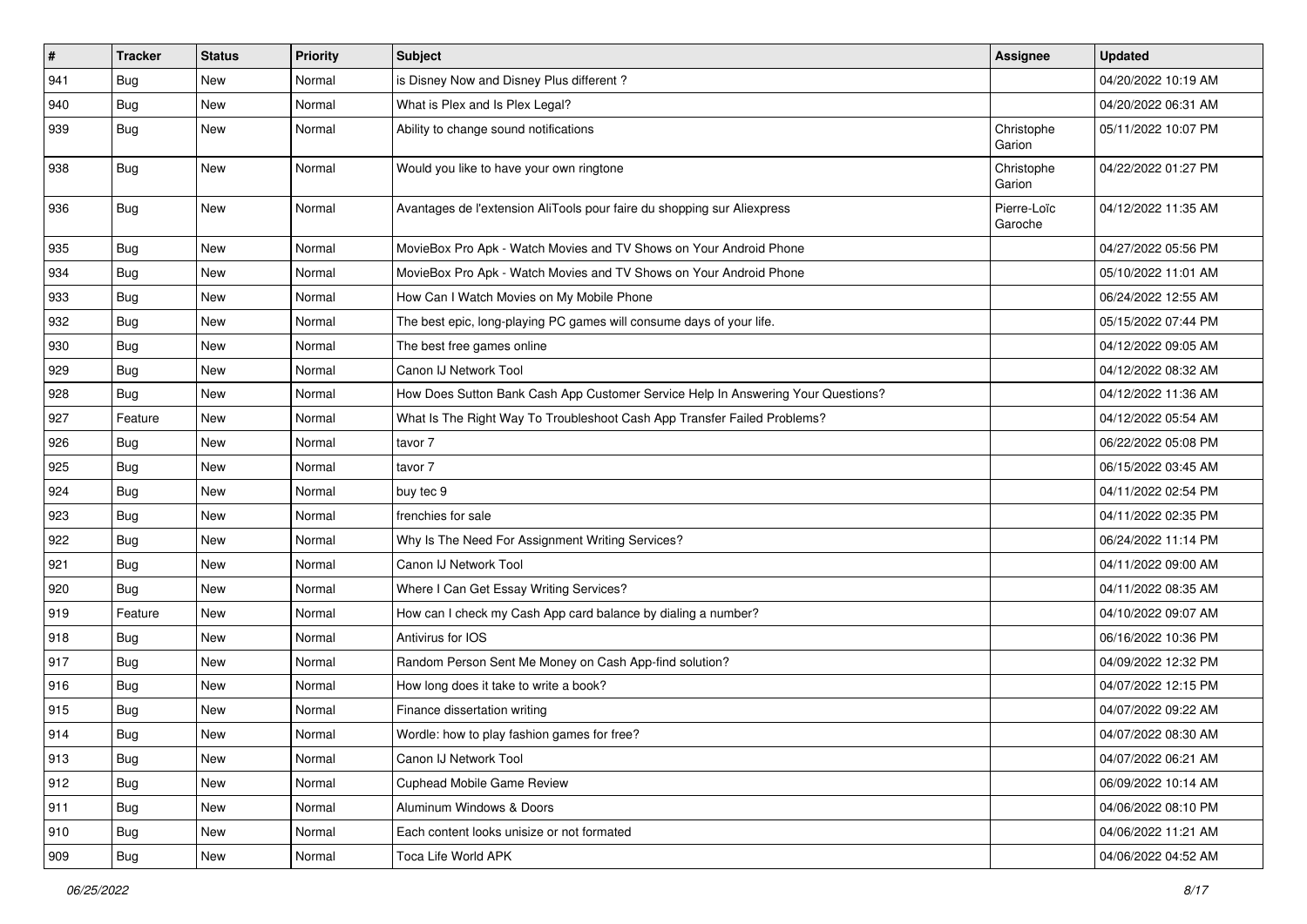| $\sharp$ | <b>Tracker</b> | <b>Status</b> | Priority | <b>Subject</b>                                                              | <b>Assignee</b>        | <b>Updated</b>      |
|----------|----------------|---------------|----------|-----------------------------------------------------------------------------|------------------------|---------------------|
| 908      | <b>Bug</b>     | New           | Normal   | Toca Life World APK                                                         |                        | 04/06/2022 03:18 AM |
| 907      | Bug            | New           | Normal   | Canon IJ Network Tool                                                       |                        | 04/04/2022 10:43 AM |
| 906      | Bug            | New           | Normal   | How To Change Cash App From Business To Personal Account For Any Reasons?   |                        | 04/04/2022 09:57 AM |
| 905      | <b>Bug</b>     | New           | Normal   | MINI MILITIA MOD APK                                                        |                        | 05/19/2022 01:54 PM |
| 904      | Feature        | New           | Normal   | Laora seeck                                                                 |                        | 04/20/2022 11:54 AM |
| 903      | Feature        | New           | Normal   | Good game                                                                   |                        | 04/11/2022 08:39 AM |
| 902      | Feature        | New           | Normal   | salo717                                                                     |                        | 05/18/2022 10:35 AM |
| 901      | Feature        | New           | Normal   | good game ever                                                              |                        | 04/22/2022 04:17 AM |
| 900      | Feature        | New           | Normal   | good game ever                                                              |                        | 04/02/2022 11:59 AM |
| 899      | Feature        | New           | Normal   | Application of Optical Fiber Gyroscope                                      | Christophe<br>Garion   | 04/02/2022 11:23 AM |
| 898      | Bug            | New           | Normal   | Shadow Fight 2 Mod APK                                                      |                        | 04/02/2022 09:17 AM |
| 897      | Bug            | New           | Normal   | Slot Pulsa Pragmatic Play                                                   | Xavier Thirioux        | 04/01/2022 12:08 PM |
| 896      | Feature        | New           | Normal   | Application of North Finder in Mining Industry                              | <b>Xavier Thirioux</b> | 04/01/2022 09:49 AM |
| 895      | <b>Bug</b>     | New           | Normal   | Cash App Scams                                                              |                        | 06/18/2022 02:36 PM |
| 894      | Feature        | New           | Normal   | Need phd dissertation help in UK                                            |                        | 05/30/2022 12:29 PM |
| 893      | <b>Bug</b>     | New           | Normal   | klingeltone                                                                 |                        | 04/13/2022 11:06 AM |
| 892      | Bug            | New           | Normal   | Good game                                                                   |                        | 04/01/2022 09:15 AM |
| 891      | <b>Bug</b>     | New           | Normal   | The most interesting game today, have you tried it?                         |                        | 04/01/2022 09:17 AM |
| 889      | Bug            | New           | Normal   | What is Plex and how it's work?                                             |                        | 04/01/2022 09:14 AM |
| 888      | Bug            | New           | Normal   | Is the Fox News Channel on Roku free?                                       |                        | 04/25/2022 08:04 AM |
| 887      | Bug            | New           | Normal   | What is Plex and how it's work?                                             |                        | 04/01/2022 09:16 AM |
| 886      | Bug            | New           | Normal   | Is the Fox News Channel on Roku free?                                       |                        | 04/01/2022 09:16 AM |
| 885      | <b>Bug</b>     | New           | Normal   | How to Install the Tele Latino App For Android                              |                        | 03/28/2022 04:10 AM |
| 884      | Bug            | New           | Normal   | Why do Subway Surfers popular                                               |                        | 04/01/2022 09:16 AM |
| 883      | Bug            | New           | Normal   | Langweilen Sie sich jemals bei der gleichen alten Schriftart auf Instagram? |                        | 04/01/2022 09:16 AM |
| 882      | <b>Bug</b>     | New           | Normal   | How to change bank account on cash app?                                     |                        | 04/01/2022 09:16 AM |
| 880      | <b>Bug</b>     | New           | Normal   | Why do Subway Surfers popular                                               |                        | 04/01/2022 09:16 AM |
| 879      | Feature        | New           | Normal   | Best Garage Door Repair in Massachusetts                                    |                        | 04/01/2022 09:16 AM |
| 878      | <b>Bug</b>     | New           | Normal   | Wie ist instazoom hilfreich beim Herunterladen von Instagram-Profilbildern  |                        | 04/08/2022 09:28 PM |
| 877      | Feature        | New           | Normal   | <b>Exness Broker Review</b>                                                 |                        | 04/01/2022 09:12 AM |
| 876      | <b>Bug</b>     | New           | Normal   | Download Full-Size Profile Pictures of Your Favorite Users With InstaDP     |                        | 04/01/2022 09:12 AM |
| 875      | <b>Bug</b>     | New           | Normal   | Red ball game                                                               |                        | 04/01/2022 09:15 AM |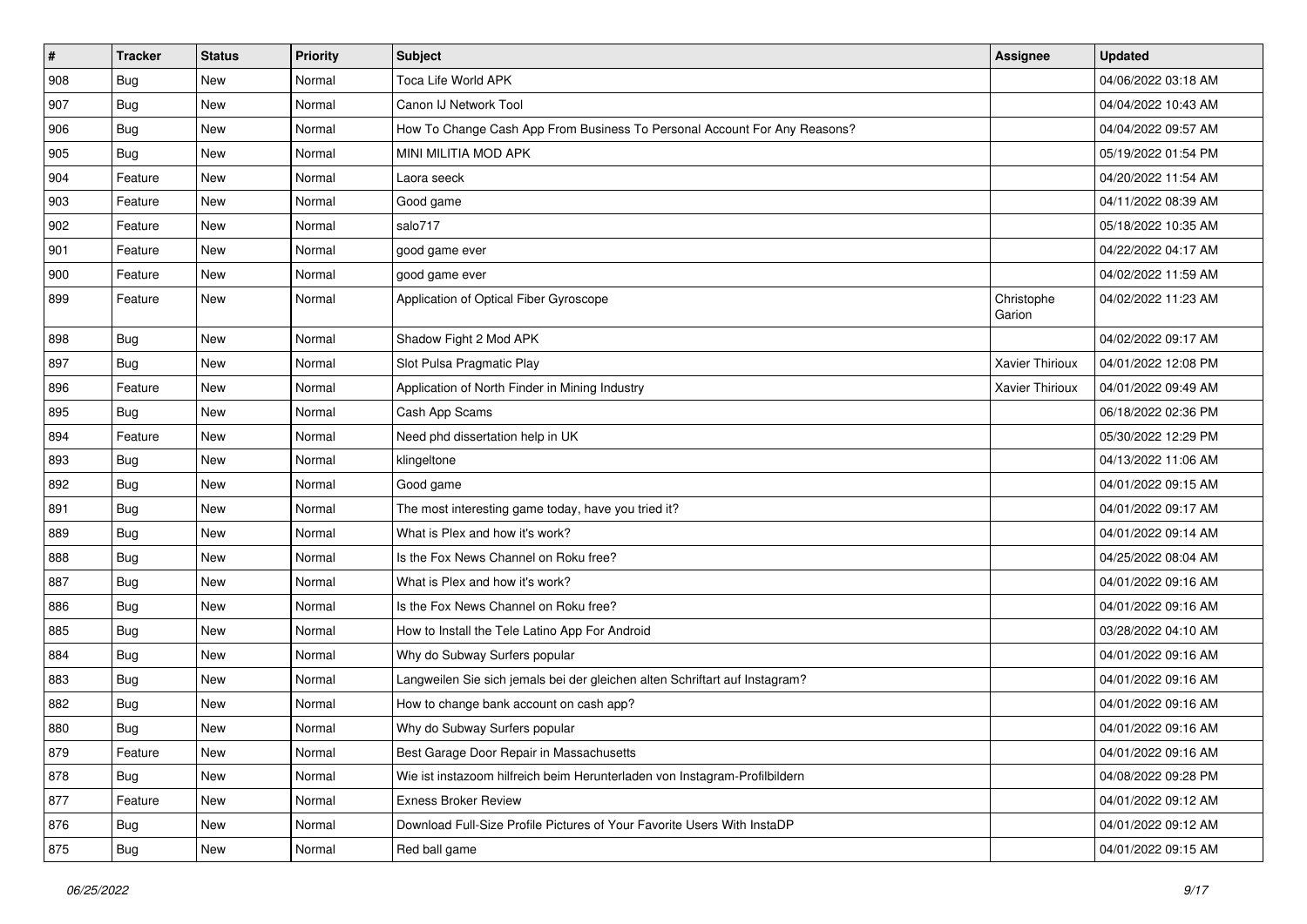| $\vert$ # | <b>Tracker</b> | <b>Status</b> | <b>Priority</b> | Subject                                                                          | <b>Assignee</b>        | <b>Updated</b>      |
|-----------|----------------|---------------|-----------------|----------------------------------------------------------------------------------|------------------------|---------------------|
| 874       | <b>Bug</b>     | New           | Normal          | Cómo descargar Minecraft Apk                                                     |                        | 06/23/2022 04:39 AM |
| 873       | Bug            | New           | Normal          | Klingeltöne mp3                                                                  |                        | 04/13/2022 11:03 AM |
| 872       | Bug            | New           | Normal          | Poppy Playtime Horror Game Free                                                  |                        | 04/01/2022 09:11 AM |
| 870       | <b>Bug</b>     | New           | Normal          | Mahjong Solitaire                                                                |                        | 04/01/2022 09:12 AM |
| 869       | Bug            | New           | Normal          | Sonnerie Post Malone 2022                                                        |                        | 04/13/2022 11:05 AM |
| 868       | Feature        | New           | Normal          | What Is the Role of a Graphic Designer?                                          | Pierre-Loïc<br>Garoche | 04/01/2022 09:12 AM |
| 866       | Feature        | New           | Normal          | Northern Ireland Dissertation Writing Service                                    | Pierre-Loïc<br>Garoche | 04/01/2022 09:12 AM |
| 865       | Bug            | New           | Normal          | Canon IJ Printer Utility                                                         |                        | 05/18/2022 07:24 PM |
| 864       | Bug            | New           | Normal          | Canon IJ Network Tool                                                            |                        | 04/01/2022 09:14 AM |
| 863       | Bug            | New           | Normal          | Canon IJ Network Tool                                                            |                        | 04/01/2022 09:12 AM |
| 862       | Bug            | New           | Normal          | none                                                                             |                        | 04/01/2022 09:11 AM |
| 860       | Bug            | New           | Normal          | pokemon guide                                                                    | Pierre-Loïc<br>Garoche | 06/18/2022 08:18 PM |
| 859       | Bug            | New           | Normal          | Canon IJ Network Tool                                                            |                        | 04/01/2022 09:13 AM |
| 858       | Bug            | New           | Normal          | opourid                                                                          | Christophe<br>Garion   | 04/01/2022 09:13 AM |
| 857       | Bug            | New           | Normal          | Welcome to the world of classic retro games                                      |                        | 04/01/2022 09:13 AM |
| 856       | Bug            | New           | Normal          | Online Classes Assistance Help For Student                                       |                        | 04/01/2022 09:13 AM |
| 855       | Bug            | New           | Normal          | Online Classes Assistance Help For Student                                       |                        | 04/01/2022 09:13 AM |
| 854       | Bug            | New           | Normal          | How To Resolve Password Problems Through Facebook Customer Service?              |                        | 04/09/2022 06:11 PM |
| 853       | Bug            | New           | Normal          | what is dr laser                                                                 |                        | 04/01/2022 09:13 AM |
| 852       | Bug            | New           | Normal          | How to cancel your French Bee flight within 24 hours?                            |                        | 04/01/2022 09:13 AM |
| 851       | Bug            | New           | Normal          | Laden Sie den kostenlosen MP3-Klingelton für Ihr Mobiltelefon herunter           |                        | 04/01/2022 09:14 AM |
| 850       | Bug            | New           | Normal          | Puppy Playtime APK Android                                                       |                        | 04/01/2022 09:14 AM |
| 849       | Bug            | New           | Normal          | FutEmax App Apk - Watch Soccer, Fantasy Football, And More On Your Mobile Device |                        | 04/01/2022 09:04 AM |
| 848       | Feature        | New           | Normal          | <b>Online Classes Assistance</b>                                                 |                        | 04/01/2022 08:57 AM |
| 847       | Feature        | New           | Normal          | Canon.com/ijsetup                                                                |                        | 04/01/2022 09:08 AM |
| 846       | Feature        | New           | Normal          | ij.start canon                                                                   |                        | 04/01/2022 08:58 AM |
| 845       | Feature        | New           | Normal          | canon.com/ijsetup                                                                |                        | 04/01/2022 08:58 AM |
| 844       | <b>Bug</b>     | New           | Normal          | To know Chime Routing Number call on the helpline number                         |                        | 04/01/2022 08:58 AM |
| 843       | Bug            | New           | Normal          | Canon IJ Network Tool                                                            |                        | 04/01/2022 08:58 AM |
| 842       | <b>Bug</b>     | New           | Normal          | Join the fun game                                                                |                        | 04/01/2022 08:58 AM |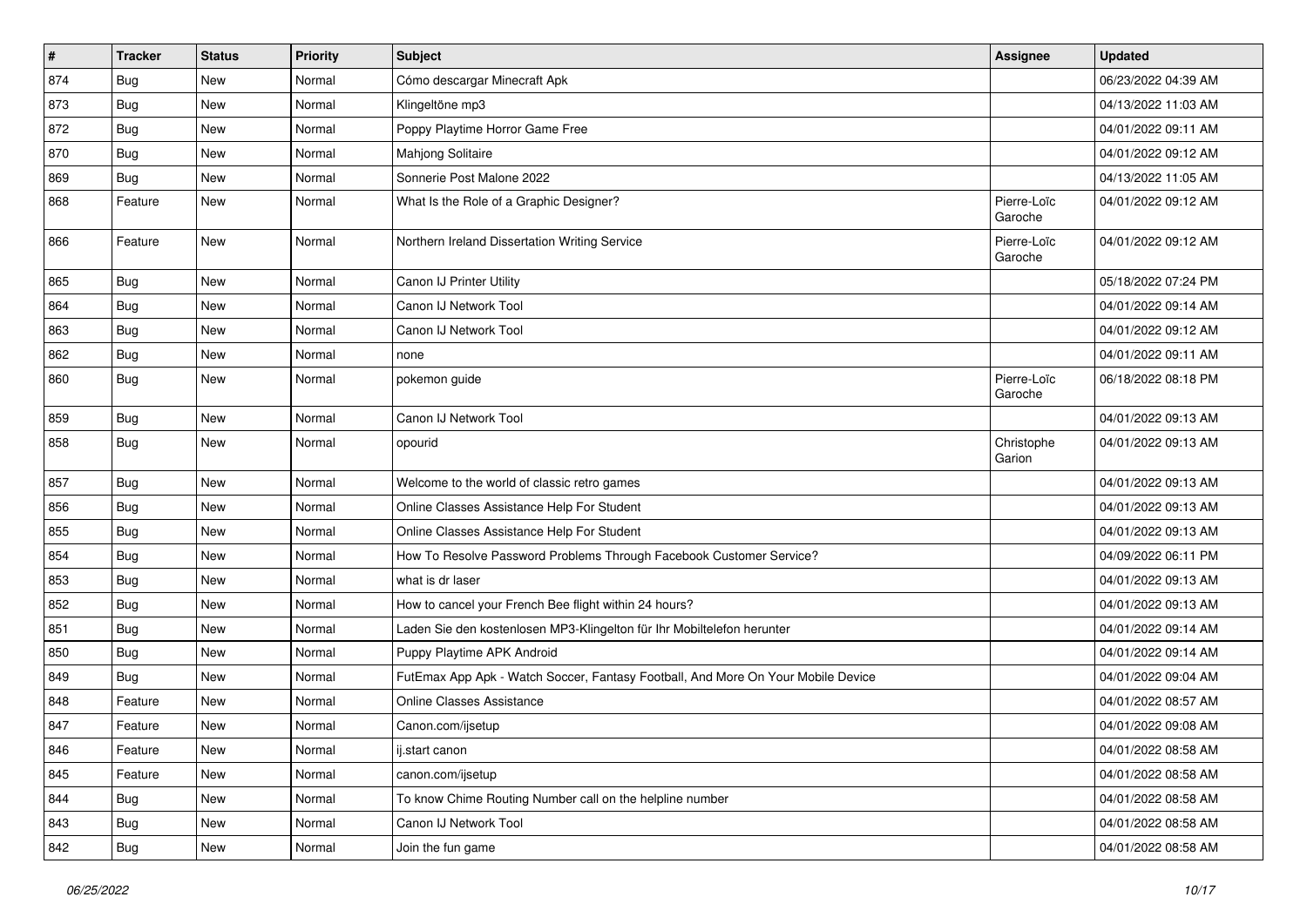| $\vert$ # | <b>Tracker</b> | <b>Status</b> | <b>Priority</b> | Subject                                                       | Assignee               | <b>Updated</b>      |
|-----------|----------------|---------------|-----------------|---------------------------------------------------------------|------------------------|---------------------|
| 841       | <b>Bug</b>     | New           | Normal          | How do I activate FOX NOW?                                    |                        | 04/01/2022 08:58 AM |
| 840       | <b>Bug</b>     | New           | Normal          | Is Tubi really free and legal?                                |                        | 04/01/2022 08:58 AM |
| 839       | <b>Bug</b>     | New           | Normal          | How do I activate FOX NOW?                                    |                        | 04/01/2022 08:58 AM |
| 838       | Bug            | New           | Normal          | Celebrity Hunter Mod apk - Como instalá-lo                    |                        | 04/01/2022 08:58 AM |
| 837       | <b>Bug</b>     | New           | Normal          | To Create An Instagram Story                                  | Pierre-Loïc<br>Garoche | 04/01/2022 08:58 AM |
| 836       | <b>Bug</b>     | <b>New</b>    | Normal          | What Is The Required Amount To Pay As Cash App Clearance Fee? |                        | 04/01/2022 09:00 AM |
| 835       | Bug            | New           | Normal          | Build your strong army with Taming io                         |                        | 04/01/2022 08:59 AM |
| 834       | Bug            | New           | Normal          | Grasp the secret to relieve stress and fatigue                |                        | 04/01/2022 08:57 AM |
| 833       | Bug            | New           | Normal          | Does Direct Deposit Hit Chime- seek Chime Customer Service    |                        | 04/01/2022 08:59 AM |
| 832       | <b>Bug</b>     | New           | Normal          | Choque Royale Mod Apk                                         |                        | 04/01/2022 08:59 AM |
| 831       | <b>Bug</b>     | New           | Normal          | Build and shoot                                               |                        | 05/29/2022 04:47 PM |
| 830       | Bug            | New           | Normal          | Poppy Playtime APK                                            |                        | 04/01/2022 08:59 AM |
| 829       | <b>Bug</b>     | New           | Normal          | Write My Dissertation For Me UK                               | Pierre-Loïc<br>Garoche | 04/01/2022 08:59 AM |
| 828       | Bug            | New           | Normal          | Nursery management                                            |                        | 06/13/2022 08:55 AM |
| 827       | Bug            | New           | Normal          | Come To Know The Required Steps To Unlock Cash App Account    |                        | 04/01/2022 08:59 AM |
| 826       | <b>Bug</b>     | New           | Normal          | How to Dowload MXL TV Premium                                 |                        | 05/26/2022 03:34 PM |
| 825       | Bug            | New           | Normal          | Lucky Patcher Download                                        |                        | 04/01/2022 08:59 AM |
| 824       | Feature        | New           | Normal          | How to watch Fox News on my Smart TV or similar devices?      | Pierre-Loïc<br>Garoche | 04/01/2022 09:00 AM |
| 823       | Feature        | New           | Normal          | How much does Disney Plus cost?                               | Pierre-Loïc<br>Garoche | 04/01/2022 09:00 AM |
| 822       | Bug            | New           | Normal          | Dowload Your Boyfriend Game                                   |                        | 06/23/2022 01:10 PM |
| 821       | Bug            | New           | Normal          | Nicoo - A Review of the Popular Battle Royale Game            |                        | 04/01/2022 08:56 AM |
| 820       | Bug            | New           | Normal          | Metal Slug Apk para Android                                   |                        | 06/24/2022 03:11 PM |
| 819       | <b>Bug</b>     | New           | Normal          | Metal Slug Apk para Android                                   |                        | 04/01/2022 08:59 AM |
| 818       | Bug            | New           | Normal          | Have you ever played a basketball game?                       | Corentin<br>Lauverjat  | 04/01/2022 08:55 AM |
| 817       | Bug            | New           | Normal          | Pacman 30th Anniversary                                       |                        | 06/23/2022 04:51 AM |
| 816       | Bug            | New           | Normal          | Play Scribble io fun with everyone                            |                        | 06/23/2022 10:52 AM |
| 815       | Bug            | New           | Normal          | how do i call cash app customer service                       | Xavier Thirioux        | 06/23/2022 08:36 AM |
| 814       | <b>Bug</b>     | New           | Normal          | Stage Fright Cure                                             | Pierre-Loïc<br>Garoche | 06/24/2022 02:07 PM |
| 813       | Feature        | New           | Normal          | Canon.com/ijsetup                                             |                        | 05/25/2022 08:27 AM |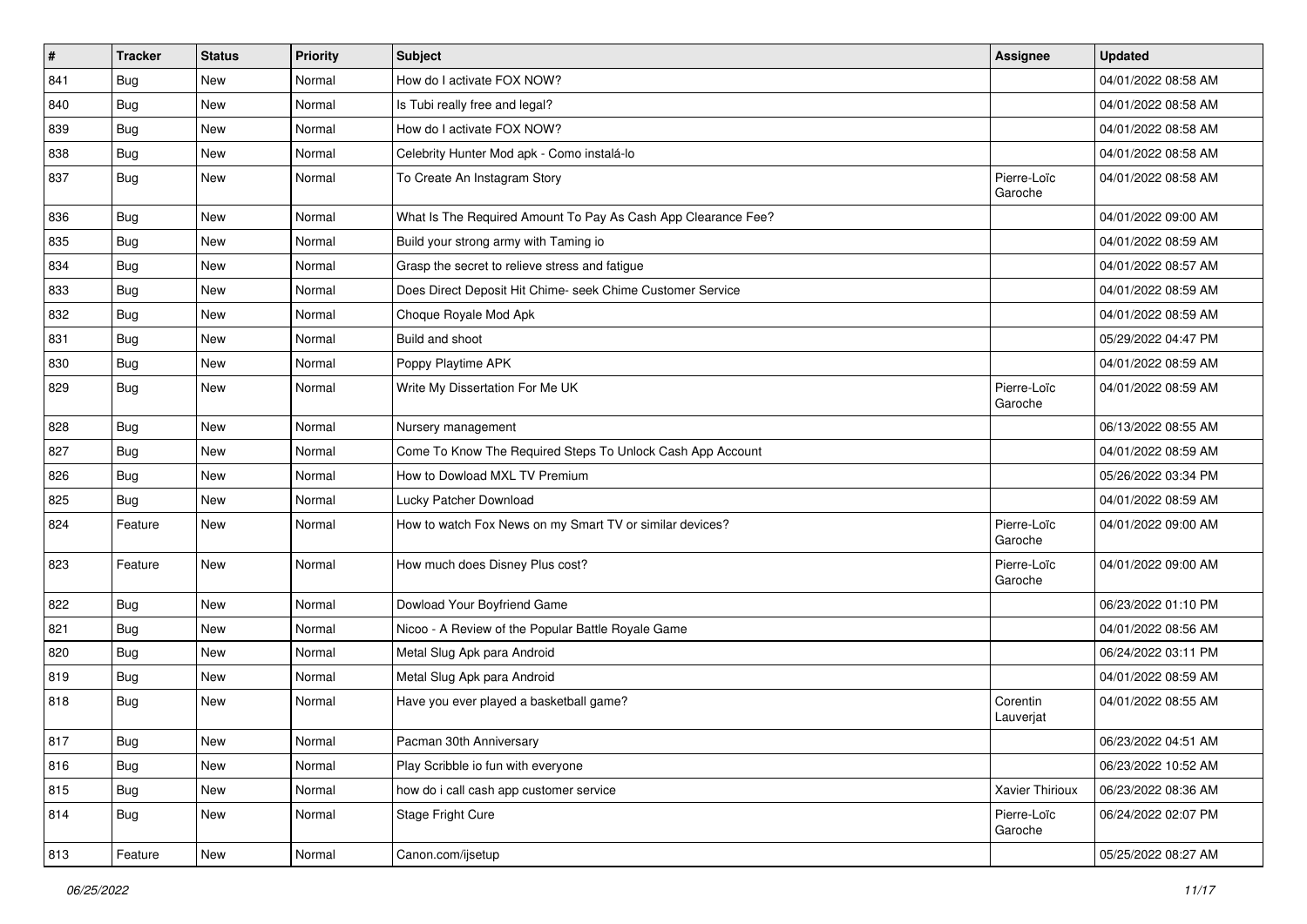| $\vert$ # | <b>Tracker</b> | <b>Status</b> | <b>Priority</b> | Subject                                                                       | <b>Assignee</b>        | <b>Updated</b>      |
|-----------|----------------|---------------|-----------------|-------------------------------------------------------------------------------|------------------------|---------------------|
| 812       | Feature        | New           | Normal          | canon.com/ijsetup                                                             |                        | 06/24/2022 02:59 AM |
| 811       | Bug            | New           | Normal          | Canon IJ Network Tool                                                         |                        | 06/20/2022 12:34 AM |
| 810       | Feature        | New           | Normal          | how to remove viruses from a phone                                            |                        | 06/21/2022 03:40 PM |
| 809       | <b>Bug</b>     | New           | Normal          | Smash Karts - immerse yourself in the exciting race                           |                        | 06/24/2022 11:37 PM |
| 808       | Bug            | <b>New</b>    | Normal          | Sinnvolle Guten-Morgen-Grüße                                                  |                        | 06/23/2022 07:27 PM |
| 807       | Bug            | New           | Normal          | 1v1Battle is a strategic action 'Build and shoot' game                        |                        | 04/01/2022 08:56 AM |
| 806       | Feature        | New           | Normal          | Go everywhere thanks to mapquest driving directions                           |                        | 06/24/2022 04:36 AM |
| 805       | Bug            | New           | Normal          | Ketamine Online Store                                                         | Christophe<br>Garion   | 06/23/2022 06:44 PM |
| 804       | Bug            | New           | Normal          | Review                                                                        |                        | 06/24/2022 12:23 AM |
| 802       | Bug            | New           | Normal          | Who Is an ETL Engineer                                                        |                        | 06/25/2022 12:34 AM |
| 801       | Bug            | New           | Normal          | Who Is an ETL Engineer                                                        |                        | 06/24/2022 11:18 PM |
| 800       | Bug            | New           | Normal          | Who Is an ETL Engineer                                                        |                        | 06/20/2022 10:21 PM |
| 799       | <b>Bug</b>     | New           | Normal          | Who Is an ETL Engineer                                                        |                        | 06/24/2022 04:30 PM |
| 798       | Bug            | New           | Normal          | Who Is an ETL Engineer                                                        |                        | 06/23/2022 11:38 PM |
| 797       | Bug            | New           | Normal          | Psychedelic                                                                   | Christophe<br>Garion   | 06/22/2022 02:02 AM |
| 796       | Bug            | New           | Normal          | How Does Cash App ++ actually work and What is the process of it              |                        | 06/22/2022 07:03 AM |
| 795       | Bug            | New           | Normal          | Drift Boss - Exciting Race                                                    |                        | 04/01/2022 08:57 AM |
| 794       | Feature        | New           | Normal          | Safe place to buy fifa coins                                                  |                        | 06/25/2022 12:53 AM |
| 792       | Bug            | New           | Normal          | What is Google Camera Mod?                                                    |                        | 04/01/2022 08:59 AM |
| 791       | <b>Bug</b>     | New           | Normal          | Samsnung TV Plus is not working                                               |                        | 04/01/2022 09:03 AM |
| 790       | Bug            | New           | Normal          | My app                                                                        |                        | 04/01/2022 09:03 AM |
| 789       | Bug            | New           | Normal          | Full version                                                                  |                        | 06/24/2022 09:11 PM |
| 788       | Bug            | New           | Normal          | Intro Maker Mod APK                                                           |                        | 06/24/2022 06:06 PM |
| 787       | Bug            | New           | Normal          | Assured Assignment Help                                                       |                        | 06/24/2022 06:54 AM |
| 786       | Bug            | New           | Normal          | Best Assignment Help in Australia & UK                                        |                        | 06/21/2022 09:28 PM |
| 785       | Bug            | New           | Normal          | How To Get Money Off Cash App Without Card Or With A Card?                    |                        | 06/21/2022 03:59 PM |
| 784       | Bug            | New           | Normal          | How To Add Money On Cash App Card And Check The Funds?                        |                        | 06/25/2022 02:10 AM |
| 783       | Bug            | New           | Normal          | How Do I Determine The Reasons And Solutions To Fix Cash App Transfer Failed? |                        | 06/22/2022 02:05 PM |
| 782       | <b>Bug</b>     | New           | Normal          | Comment faire une sonnerie téléphonique                                       |                        | 06/24/2022 01:32 PM |
| 781       | Bug            | New           | Normal          | Free Whatsapp Group to Join                                                   |                        | 06/25/2022 01:25 AM |
| 780       | <b>Bug</b>     | New           | Normal          | Best Whatsapp Modified APKs                                                   | Pierre-Loïc<br>Garoche | 06/23/2022 01:20 PM |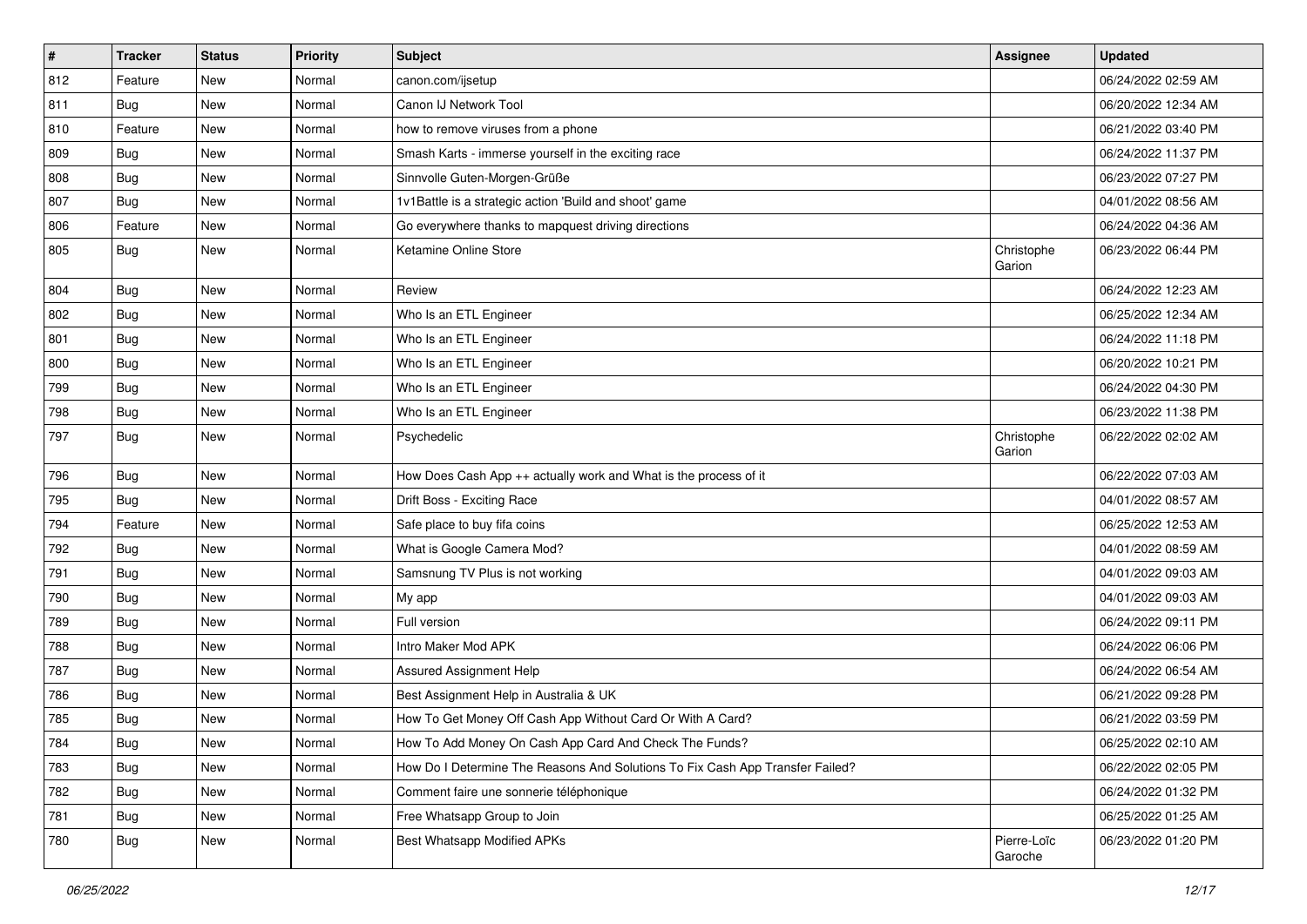| $\vert$ # | <b>Tracker</b>   | <b>Status</b> | <b>Priority</b> | <b>Subject</b>                                                                                      | Assignee               | <b>Updated</b>      |
|-----------|------------------|---------------|-----------------|-----------------------------------------------------------------------------------------------------|------------------------|---------------------|
| 779       | Feature          | New           | Normal          | Latest Whatsapp groups for Teens                                                                    | Pierre-Loïc<br>Garoche | 06/21/2022 01:33 AM |
| 777       | <b>Bug</b>       | New           | Normal          | Obtain driving instructions using Google Maps.                                                      |                        | 06/24/2022 07:31 AM |
| 776       | <b>Bug</b>       | New           | Normal          | Wibargain                                                                                           |                        | 06/17/2022 08:52 PM |
| 775       | Bug              | New           | Normal          | cash app                                                                                            |                        | 02/14/2022 08:20 AM |
| 774       | <b>Bug</b>       | New           | Normal          | Follow proper initiatives                                                                           |                        | 06/24/2022 09:27 AM |
| 773       | Bug              | New           | Normal          | Spades - Play online free                                                                           |                        | 06/25/2022 02:00 AM |
| 772       | <b>Bug</b>       | New           | Normal          | united airlines baggage policy                                                                      |                        | 06/24/2022 12:30 PM |
| 771       | <b>Bug</b>       | New           | Normal          | united airlines baggage policy                                                                      |                        | 06/24/2022 02:22 PM |
| 770       | Bug              | New           | Normal          | Canon IJ Network Tool                                                                               |                        | 06/24/2022 01:39 AM |
| 769       | Bug              | New           | Normal          | check my cash app                                                                                   |                        | 06/21/2022 07:23 PM |
| 768       | <b>Bug</b>       | New           | Normal          | Where can you buy best jackets online?                                                              |                        | 04/01/2022 09:05 AM |
| 767       | Bug              | New           | Normal          | apkmod                                                                                              |                        | 06/24/2022 03:02 PM |
| 766       | Bug              | New           | Normal          | Pobreflix Mod APK Review                                                                            |                        | 06/23/2022 01:39 AM |
| 765       | Bug              | New           | Normal          | Follow proper initiatives to check my cash app                                                      |                        | 06/23/2022 05:14 PM |
| 764       | <b>Bug</b>       | New           | Normal          | What is available to see what I can watch HBO Max?                                                  |                        | 06/24/2022 05:42 PM |
| 762       | <b>Bug</b>       | New           | Normal          | How To Add Money To A Cash App Card If Struggling With Low Amount?                                  |                        | 06/24/2022 07:48 AM |
| 761       | Bug              | New           | Normal          | What is it about basketball that makes it so popular in the United States?                          | Corentin<br>Lauverjat  | 06/24/2022 03:48 AM |
| 760       | Bug              | New           | Normal          | apkmod                                                                                              |                        | 05/20/2022 05:32 AM |
| 759       | Bug              | New           | Normal          | Canon IJ Network Tool                                                                               | Pierre-Loïc<br>Garoche | 06/24/2022 08:18 PM |
| 758       | Bug              | New           | Normal          | How Do I Study Consistently For Hours?                                                              |                        | 04/01/2022 09:01 AM |
| 757       | <b>Bug</b>       | New           | Normal          | Why Is Issue of Car Maintenance so Famous for the Consumers?                                        |                        | 04/01/2022 09:01 AM |
| 756       | Feature          | New           | Normal          | Your one-stop destination for the thesis writing service                                            |                        | 04/01/2022 09:01 AM |
| 754       | Bug              | New           | Normal          | Cómo descargar tonos gratis de teléfono celular                                                     |                        | 04/29/2022 05:26 AM |
| 753       | <b>Bug</b>       | New           | Normal          | onlineessaygrader                                                                                   |                        | 04/01/2022 09:01 AM |
| 752       | <b>Bug</b>       | New           | Normal          | Plagerism checker                                                                                   |                        | 04/01/2022 09:03 AM |
| 750       | <sub>I</sub> Bug | New           | Normal          | Create a Report Template                                                                            |                        | 04/01/2022 09:00 AM |
| 749       | <b>Bug</b>       | New           | Normal          | The Best Bubble Shooter Game for Android                                                            |                        | 04/01/2022 09:02 AM |
| 748       | <b>Bug</b>       | New           | Normal          | Il y a quelques façons d'obtenir des sonneries gratuites pour votre iPhone                          |                        | 04/01/2022 09:02 AM |
| 747       | Bug              | New           | Normal          | How to Install Tyflex Plus on Your Android Device                                                   |                        | 04/01/2022 09:02 AM |
| 744       | Bug              | New           | Normal          | <b>Pixel Survive</b>                                                                                |                        | 04/01/2022 09:02 AM |
| 743       | Bug              | New           | Normal          | They promote 'pixel art' contests and a 'game jam' related to the work and figure of Carlos Casares |                        | 04/15/2022 09:12 PM |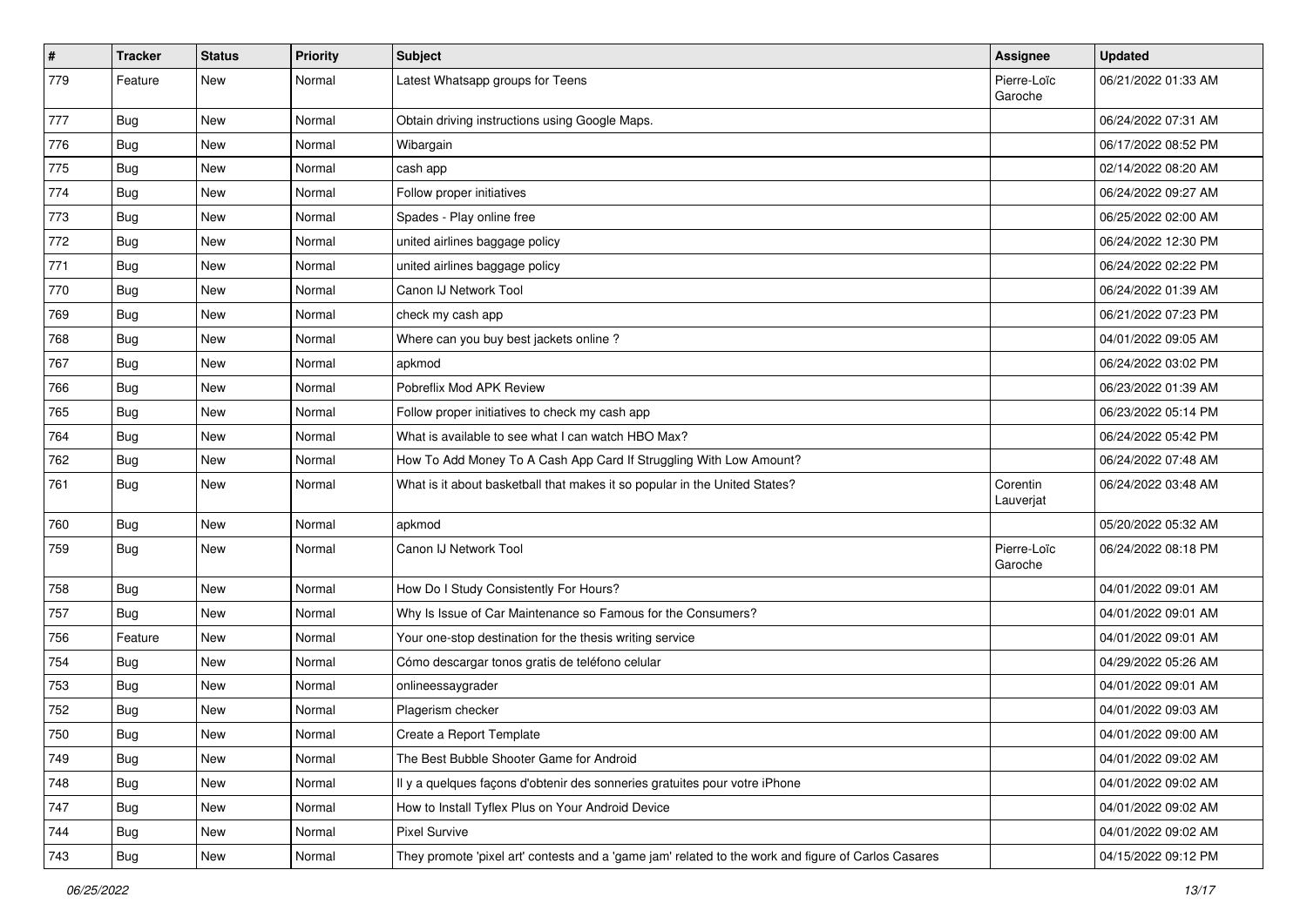| $\vert$ # | <b>Tracker</b> | <b>Status</b> | <b>Priority</b> | <b>Subject</b>                                                                      | <b>Assignee</b>        | <b>Updated</b>      |
|-----------|----------------|---------------|-----------------|-------------------------------------------------------------------------------------|------------------------|---------------------|
| 742       | <b>Bug</b>     | New           | Normal          | How Long Does Cash App Support Take To Respond For A Better Support?                |                        | 04/01/2022 09:02 AM |
| 741       | <b>Bug</b>     | New           | Normal          | <b>Blockchain Technology Solutions</b>                                              |                        | 04/01/2022 09:02 AM |
| 740       | Feature        | New           | Normal          | Online Thesis Help USA                                                              |                        | 06/21/2022 11:34 PM |
| 739       | <b>Bug</b>     | New           | Normal          | law dissertation help                                                               |                        | 04/01/2022 09:02 AM |
| 738       | <b>Bug</b>     | New           | Normal          | How Much Amount Do I Get Using The Referral Code For Cash App?                      |                        | 04/01/2022 09:03 AM |
| 737       | <b>Bug</b>     | New           | Normal          | How Do I Talk To A Live Person At Facebook If Anything Is Doubtful?                 |                        | 04/01/2022 09:20 AM |
| 736       | Bug            | New           | Normal          | I Want to Edit in My Website (transfer-factor.net) Unfortunately, Unable to Edit It |                        | 06/24/2022 07:32 AM |
| 735       | <b>Bug</b>     | New           | Normal          | A quick fix of how to get money back from cash app stocks                           |                        | 06/24/2022 07:30 AM |
| 734       | <b>Bug</b>     | New           | Normal          | DR. STRANGE: Multiverse of Scheduling Madness!                                      |                        | 04/01/2022 09:33 AM |
| 733       | Bug            | New           | Normal          | How does one go about getting a book deal?                                          |                        | 04/01/2022 09:33 AM |
| 732       | <b>Bug</b>     | New           | Normal          | Get rectifications steps about why cash app transfer failed                         |                        | 04/01/2022 09:33 AM |
| 731       | <b>Bug</b>     | New           | Normal          | Avail Of Cash App Customer Service If Unable To Down Cash App Mobile App?           |                        | 04/01/2022 09:33 AM |
| 730       | Bug            | New           | Normal          | Canon IJ Network Tool                                                               |                        | 04/01/2022 09:33 AM |
| 729       | <b>Bug</b>     | New           | Normal          | Canon IJ Network Tool                                                               |                        | 04/01/2022 09:33 AM |
| 728       | Bug            | New           | Normal          | Will Cash App refund money if scammed? Hitches With Optimum Ease                    |                        | 04/01/2022 09:33 AM |
| 727       | Bug            | New           | Normal          | Drive for speed simulator mod apk                                                   | Pierre-Loïc<br>Garoche | 04/23/2022 11:17 PM |
| 726       | <b>Bug</b>     | New           | Normal          | Mobile Application Development Services                                             |                        | 06/23/2022 12:16 PM |
| 725       | Feature        | New           | Normal          | What are memo writing services design                                               |                        | 06/24/2022 06:24 AM |
| 724       | Bug            | New           | Normal          | Dial Chime Customer support number for a quick response                             |                        | 06/24/2022 01:30 PM |
| 722       | Bug            | New           | Normal          | Vergrößern Sie Instagram-Fotos mit instazoom                                        | Christophe<br>Garion   | 06/23/2022 09:49 PM |
| 721       | Bug            | New           | Normal          | Cómo instalar un Mod Apk                                                            |                        | 06/24/2022 09:39 PM |
| 720       | <b>Bug</b>     | New           | Normal          | How does Cash App Phone Number provide a quick treatment?                           |                        | 06/23/2022 09:57 PM |
| 719       | <b>Bug</b>     | New           | Normal          | How Do I Send \$5000 Through Cash App Account With Ease?                            |                        | 06/24/2022 07:15 PM |
| 717       | Bug            | New           | Normal          | Disney Plus Apk - Watch Movies and TV Shows on Your Device                          |                        | 06/24/2022 12:00 PM |
| 716       | Bug            | New           | Normal          | La celebración de un BabyShower.                                                    |                        | 06/24/2022 02:09 AM |
| 715       | <b>Bug</b>     | New           | Normal          | Puppy Playtime Descargar gratis                                                     |                        | 06/22/2022 01:40 AM |
| 714       | Bug            | New           | Normal          | Cuevana 3 Premium - Enjoy Your Favorite Movies and TV Shows on Your Smart TV        |                        | 06/24/2022 01:19 PM |
| 712       | Bug            | New           | Normal          | Tips and Tricks                                                                     |                        | 06/24/2022 04:19 PM |
| 711       | Bug            | New           | Normal          | Human Fall Flat Apk Download                                                        |                        | 06/23/2022 04:45 PM |
| 710       | <b>Bug</b>     | New           | Normal          | Take Necessary Assistance If You Are Unable Activate Cash App Card                  |                        | 06/24/2022 04:49 AM |
| 709       | <b>Bug</b>     | New           | Normal          | How To Load Cash App Card At Walmart Without Having To Face Any Hassle?             |                        | 06/24/2022 12:18 AM |
| 708       | <b>Bug</b>     | New           | Normal          | Efficient ways to proceed with the cash app dispute process?                        |                        | 06/24/2022 07:20 AM |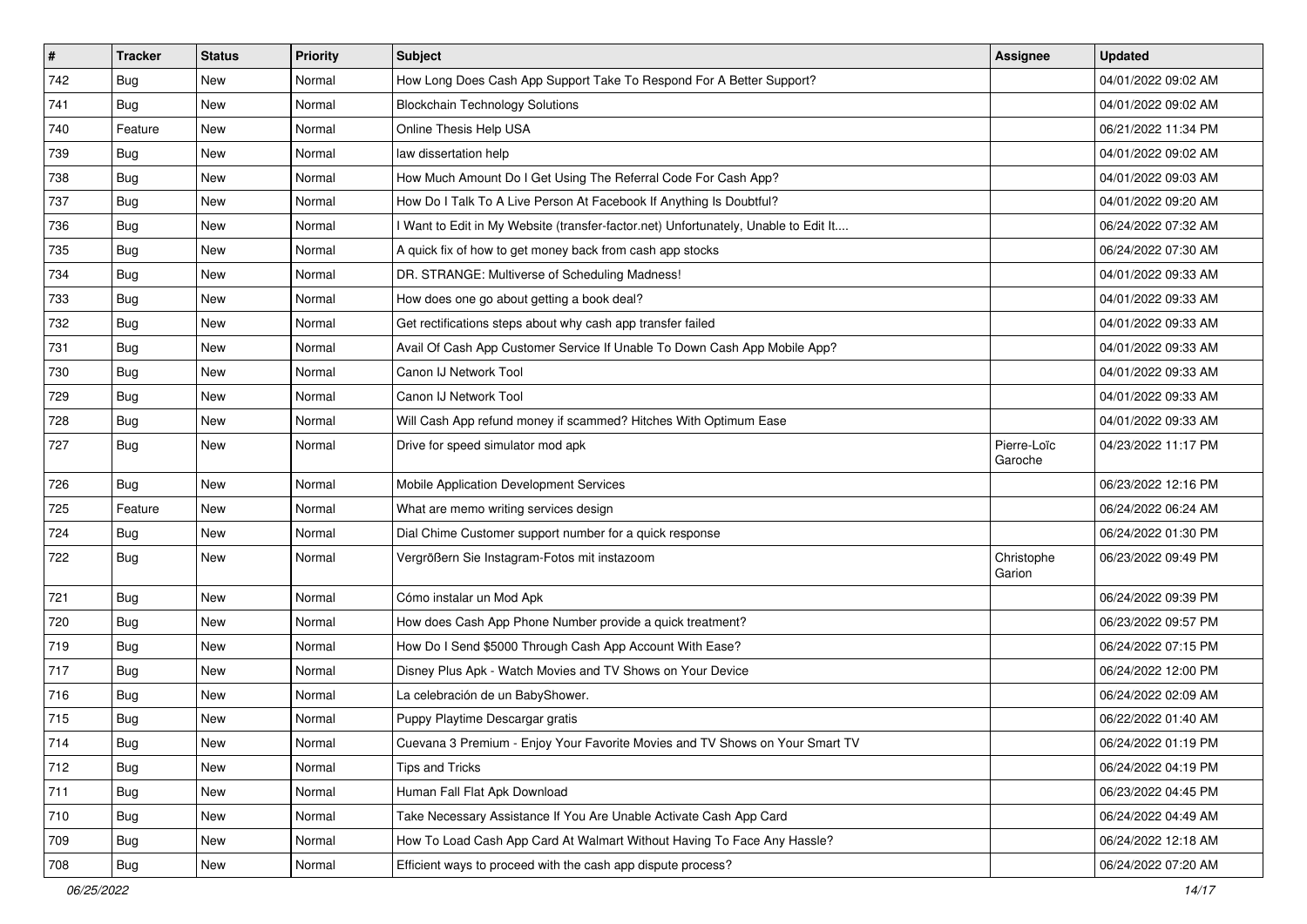| $\vert$ # | <b>Tracker</b> | <b>Status</b> | <b>Priority</b> | <b>Subject</b>                                                        | <b>Assignee</b>        | <b>Updated</b>      |
|-----------|----------------|---------------|-----------------|-----------------------------------------------------------------------|------------------------|---------------------|
| 707       | Bug            | New           | Normal          | Why Accounting Assignments Are Beneficial For The Students?           | Pierre-Loïc<br>Garoche | 06/24/2022 09:16 PM |
| 706       | Bug            | New           | Normal          | How Can You Cancel A Cash App Payment Without Any Prior Information?  |                        | 04/01/2022 09:30 AM |
| 705       | Bug            | New           | Normal          | wuxiaworld                                                            |                        | 06/17/2022 04:54 PM |
| 704       | <b>Bug</b>     | New           | Normal          | Reach support team of Chime Customer Service for instant help         |                        | 06/22/2022 07:36 AM |
| 703       | <b>Bug</b>     | New           | Normal          | For real-time help, dial Facebook customer service number             |                        | 06/23/2022 09:24 PM |
| 702       | <b>Bug</b>     | New           | Normal          | Avail Chime Customer Service to know How To Get Chime Bank Statement  |                        | 06/21/2022 08:32 AM |
| 701       | <b>Bug</b>     | <b>New</b>    | Normal          | Why Law Essay Helper UK is Necessary?                                 |                        | 06/24/2022 03:17 PM |
| 700       | Bug            | <b>New</b>    | Normal          | Cómo descargar Poppy Playtime                                         |                        | 04/01/2022 09:30 AM |
| 699       | <b>Bug</b>     | New           | Normal          | Would you be able to utilize Cash App Twitch?                         |                        | 06/24/2022 07:29 AM |
| 698       | Feature        | <b>New</b>    | Normal          | Connect with cash app representative to ask about cash app flip scam  |                        | 04/04/2022 08:07 PM |
| 697       | Bug            | <b>New</b>    | Normal          | How to Descargar Pura TV For Android                                  |                        | 06/16/2022 10:40 PM |
| 696       | Bug            | <b>New</b>    | Normal          | How to Install the TuMangaOnline App                                  |                        | 06/24/2022 07:20 PM |
| 695       | Bug            | New           | Normal          | Refer Listas IPTV Apk                                                 |                        | 06/24/2022 03:46 AM |
| 694       | Bug            | New           | Normal          | How to Get Guidance On How To Cash App Withdrawal Limit?              | Christophe<br>Garion   | 06/24/2022 01:30 PM |
| 693       | Feature        | New           | Normal          | How To Get My Money Back From The Cash App To Your Wallet?            |                        | 06/23/2022 02:32 PM |
| 692       | Bug            | New           | Normal          | Esports 888b                                                          |                        | 06/12/2022 10:04 AM |
| 691       | <b>Bug</b>     | New           | Normal          | tea garden dublin                                                     |                        | 04/01/2022 09:31 AM |
| 690       | <b>Bug</b>     | New           | Normal          | campervan hire                                                        |                        | 06/25/2022 01:32 AM |
| 689       | Bug            | New           | Normal          | How to use twitch.tv/activate?                                        |                        | 06/23/2022 07:30 PM |
| 688       | Bug            | New           | Normal          | How to use twitch.tv/activate?                                        |                        | 06/24/2022 04:16 AM |
| 687       | Bug            | New           | Normal          | How to use twitch.tv/activate?                                        |                        | 06/25/2022 01:11 AM |
| 686       | <b>Bug</b>     | New           | Normal          | Welcome To The Most Demandable Mahipalpur Escorts Agency              |                        | 06/22/2022 09:42 AM |
| 684       | <b>Bug</b>     | New           | Normal          | Difference between paper map and online map                           |                        | 06/23/2022 01:24 PM |
| 683       | Feature        | New           | Normal          | Game creation                                                         |                        | 06/22/2022 12:51 AM |
| 682       | Bug            | New           | Normal          | Does Facebook customer service live chat allow to speak with someone? |                        | 06/24/2022 06:54 AM |
| 680       | Feature        | New           | Normal          | Word Jewels 2                                                         |                        | 06/25/2022 02:46 AM |
| 679       | Bug            | New           | Normal          | Word Finder helps you to play word games better                       |                        | 04/01/2022 09:34 AM |
| 678       | <b>Bug</b>     | New           | Normal          | How to be a winner in buidnow gg                                      |                        | 06/24/2022 06:57 AM |
| 677       | Bug            | New           | Normal          | Logo Design Services Near Me                                          |                        | 06/24/2022 08:52 AM |
| 676       | <b>Bug</b>     | <b>New</b>    | Normal          | Does Facebook customer service live chat allow to speak with someone? |                        | 04/01/2022 09:39 AM |
| 675       | Bug            | <b>New</b>    | Normal          | What Are Smart Tactics To Fix Cash App Transfer Failed Hurdles?       |                        | 06/16/2022 04:37 AM |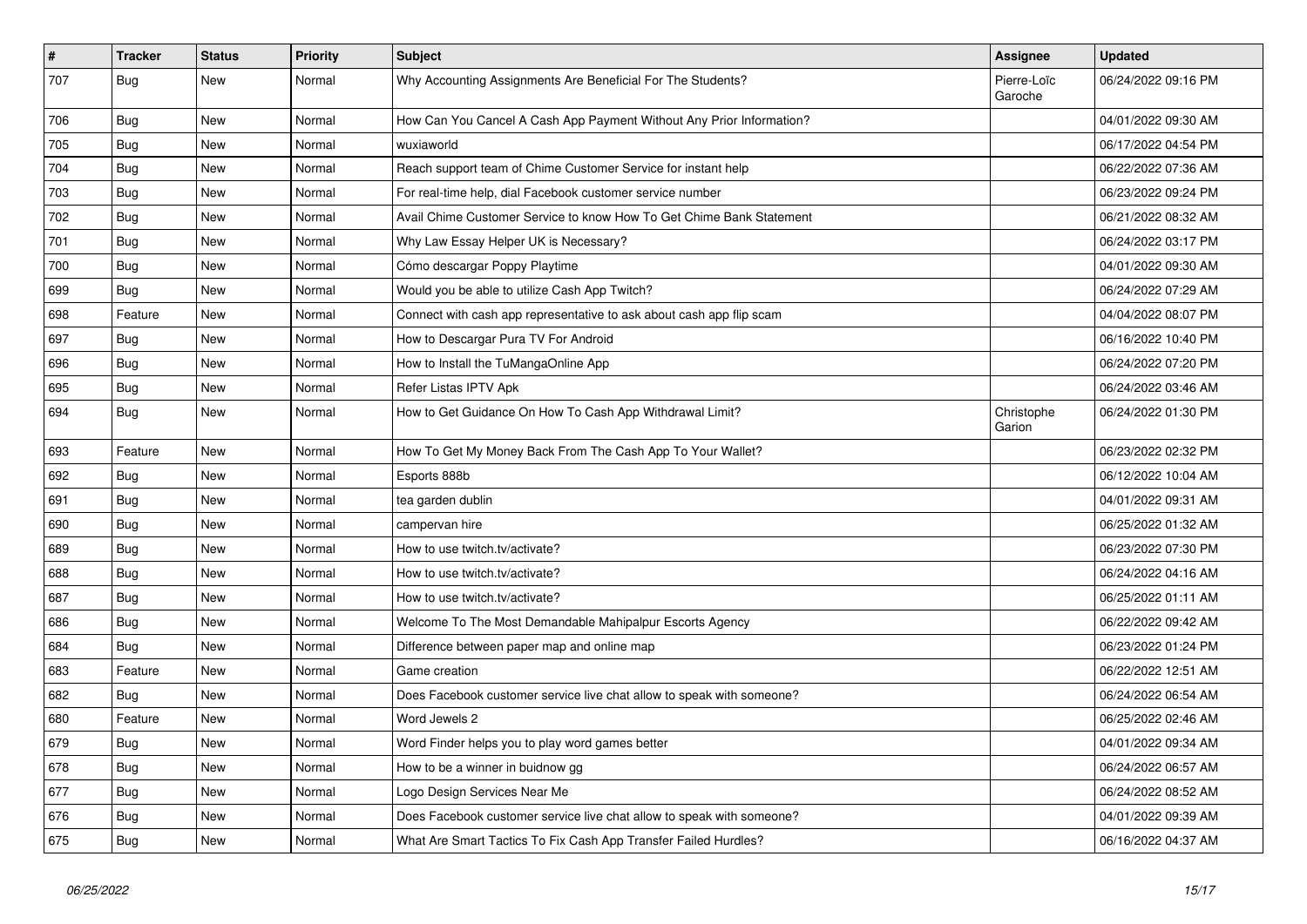| $\vert$ # | <b>Tracker</b> | <b>Status</b> | <b>Priority</b> | Subject                                                    | Assignee               | <b>Updated</b>      |
|-----------|----------------|---------------|-----------------|------------------------------------------------------------|------------------------|---------------------|
| 674       | <b>Bug</b>     | New           | Normal          | The best game in 2021                                      | Pierre-Loïc<br>Garoche | 06/24/2022 10:05 PM |
| 673       | <b>Bug</b>     | New           | Normal          | Learn the basics of pixel art - Clear grid                 |                        | 06/24/2022 06:41 AM |
| 672       | <b>Bug</b>     | New           | Normal          | The easiest way to delete ringtones on iPhone              |                        | 06/23/2022 05:06 PM |
| 671       | <b>Bug</b>     | New           | Normal          | Hot games                                                  | Pierre-Loïc<br>Garoche | 06/20/2022 03:40 PM |
| 670       | <b>Bug</b>     | New           | Normal          | JTWhatsApp Apk - The New and Improved WhatsApp             |                        | 06/17/2022 04:36 PM |
| 669       | Feature        | New           | Normal          | Nursing Assignment Help                                    |                        | 06/18/2022 02:12 AM |
| 668       | <b>Bug</b>     | New           | Normal          | Get to know Cash App Refund Process here                   |                        | 06/24/2022 04:19 AM |
| 667       | Bug            | New           | Normal          | What Is a Ringtone?                                        |                        | 06/20/2022 03:35 PM |
| 666       | <b>Bug</b>     | New           | Normal          | 470+ pages à colorier de Noël                              |                        | 06/24/2022 11:42 PM |
| 665       | Feature        | New           | Normal          | Look for a dedicated help with finance assignment          |                        | 06/24/2022 12:47 PM |
| 664       | Bug            | New           | Normal          | Tea TV Apk Download - The Best Way to Watch Movies Offline |                        | 06/24/2022 08:01 PM |
| 663       | <b>Bug</b>     | New           | Normal          | Know how the Cash app twitches words in a detailed way.    | Pierre-Loïc<br>Garoche | 05/22/2022 05:44 PM |
| 662       | Bug            | New           | Normal          | Oreo TV Download - The Easiest Way to Watch Live TV        |                        | 06/24/2022 05:18 PM |
| 661       | <b>Bug</b>     | New           | Normal          | Turbo VPN MOD APK Download                                 |                        | 06/24/2022 08:51 AM |
| 660       | Bug            | New           | Normal          | Anchovies Nutrition Facts And Health Benefits              |                        | 04/01/2022 09:40 AM |
| 659       | <b>Bug</b>     | New           | Normal          | Olive Oil Properties And Health Benefits                   |                        | 06/24/2022 08:09 AM |
| 658       | <b>Bug</b>     | New           | Normal          | Watermelon Nutrition Facts And Health Benefits             |                        | 06/24/2022 03:36 PM |
| 657       | Bug            | New           | Normal          | Coconut Nutrition Facts And Health Benefits                |                        | 06/24/2022 01:49 PM |
| 656       | <b>Bug</b>     | New           | Normal          | Kiwi Nutrition Facts And Health Benefits                   |                        | 06/23/2022 05:18 PM |
| 655       | Bug            | New           | Normal          | <b>Eggplant Health Benefits</b>                            |                        | 06/24/2022 05:17 AM |
| 654       | Feature        | New           | Normal          | Peach Health Benefits                                      |                        | 06/23/2022 05:34 AM |
| 653       | <b>Bug</b>     | New           | Normal          | Jujube (Jinjoles): Properties And Health Benefits          |                        | 06/23/2022 10:41 PM |
| 652       | Bug            | New           | Normal          | Sesame Health Benefits                                     |                        | 06/21/2022 06:52 AM |
| 651       | <b>Bug</b>     | New           | Normal          | Salmon Health Benefits                                     |                        | 06/23/2022 01:33 PM |
| 650       | <b>Bug</b>     | New           | Normal          | <b>Cherries Health Benefits</b>                            |                        | 06/24/2022 08:07 AM |
| 649       | Feature        | New           | Normal          | Pear Health Benefits                                       |                        | 06/24/2022 09:49 PM |
| 648       | Feature        | New           | Normal          | Plum Health Benefits                                       |                        | 06/23/2022 01:47 PM |
| 647       | Feature        | New           | Normal          | <b>Cranberry Health Benefits</b>                           |                        | 06/23/2022 10:19 AM |
| 646       | Feature        | New           | Normal          | Collaborative Research Group                               |                        | 04/01/2022 09:36 AM |
| 645       | Bug            | New           | Normal          | thong tin chinh xac nhat hom nay                           |                        | 06/23/2022 06:54 PM |
| 644       | <b>Bug</b>     | New           | Normal          | <b>TeaTV App Review</b>                                    |                        | 06/24/2022 02:20 PM |